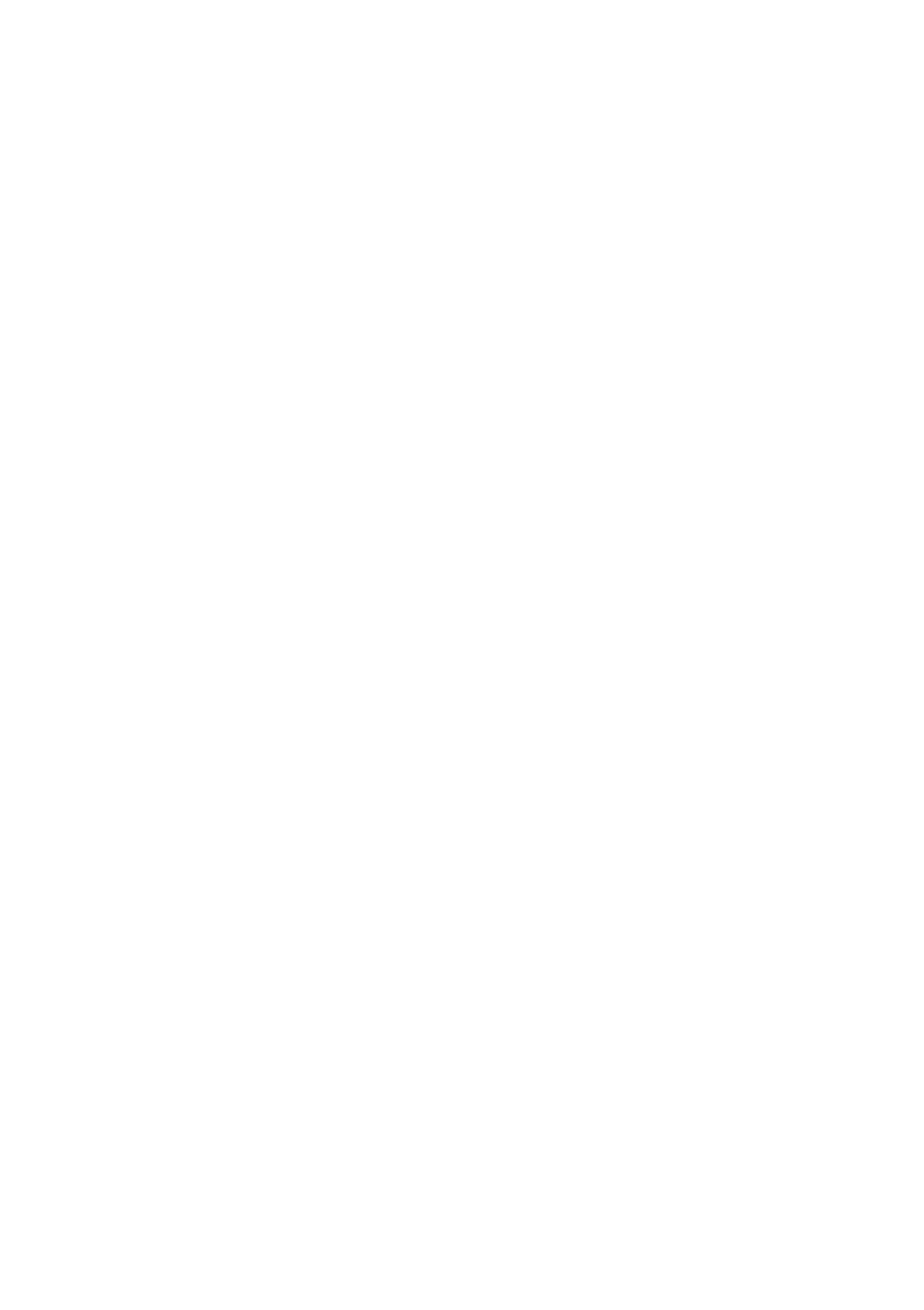# Plán nulovej tolerancie korupcie

## *"Zero Tolerance of Corruption" Plan*

Zamestnanci, členovia štatutárneho orgánu a dozornej rady spoločnosti Slovenské elektrárne a iné osoby, ktorým to vyplýva zo zmluvy alebo z iného právneho dôvodu, sú povinní oznámiť každé porušenie alebo podozrenie z porušenia tohto Plánu nulovej tolerancie korupcie a všeobecnejšie aj Etického kódexu útvaru Interného auditu spoločnosti Slovenské elektrárne (ďalej len "Interný audit"), ktorý je zodpovedný za analýzu takéhoto oznámenia, a ktorý vykoná všetky potrebné kroky na objasnenie vzniknutej situácie.

Oznámenia môžu byť zaslané formou:

- e-mailu na adresu: eticky.kodex@seas.sk, alebo
- poštou na adresu: Slovenské elektrárne, a.s. Útvar Interného auditu Etický kódex,
- Mlynské nivy 47, 821 09 Bratislava, Slovenská republika

Na rovnaké adresy môžu posielať oznámenia aj všetky ostatné zainteresované strany<sup>1</sup>.

*Employees, members of the Statutory body and the Supervisory Board of Slovenské elektrárne and any other person bound by a Contract or any other legal grounds are obliged to report any violation or suspected violation of the ZTC Plan and generally of the Code of Ethics, to Slovenské elektrárne, Internal Audit Function, which is responsible for the*  analysis of such notifications and will take all the necessary steps to clarify the situation.

*Notifi cations shall be sent by:*

- *• e-mail: eticky.kodex@seas.sk; or*
- *post: Slovenské elektrárne, a.s. Internal Audit Function Code of Ethics, Mlynské nivy*
- *47, 821 09 Bratislava, the Slovak Republic*

All the stakeholders<sup>1</sup> are invited to send their notifications to the same address.

1 Pre účely Plánu nulovej tolerancie korupcie, zainteresované strany sú zamestnanci spoločnosti Slovenské elektrárne ako i tretie osoby, ktoré vstupujú do akejkoľvek spolupráce so spoločnosťou Slovenské elektrárne, najmä za takúto spoluprácu sa považujú napr. vzťahy s dodávateľmi, obchodnými partnermi, organizáciami, inštitúciami a pod.

<sup>1</sup> For the purposes of the "Zero Tolerance of Corruption" Plan, stakeholders shall mean the employees of Slovenské elektrárne and also third parties entering into any cooperation with Slovenské elektrárne. This cooperation shall *mean, e.g. relations with contractors, business partners, organisations, institutions, etc.*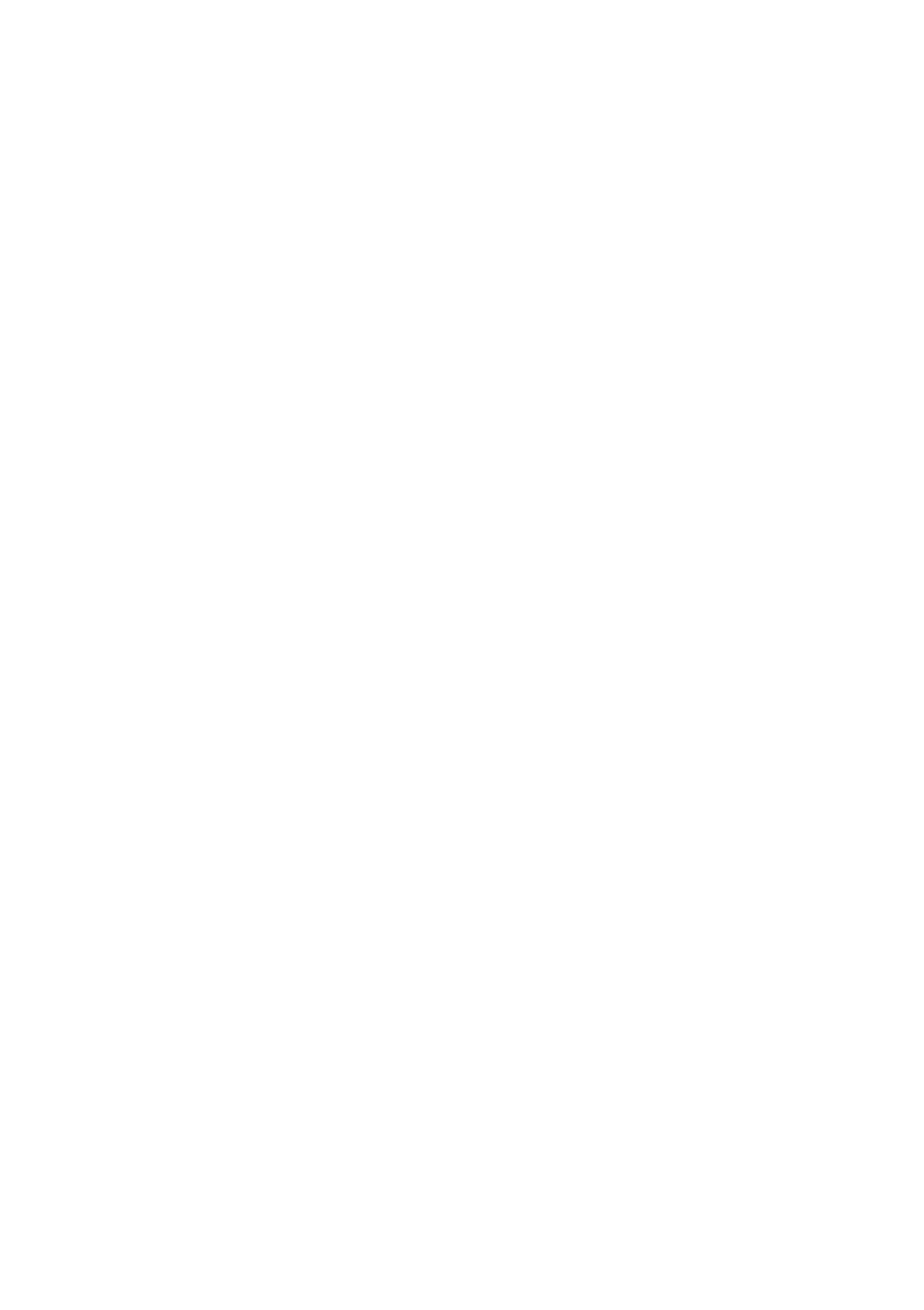# Obsah *Content*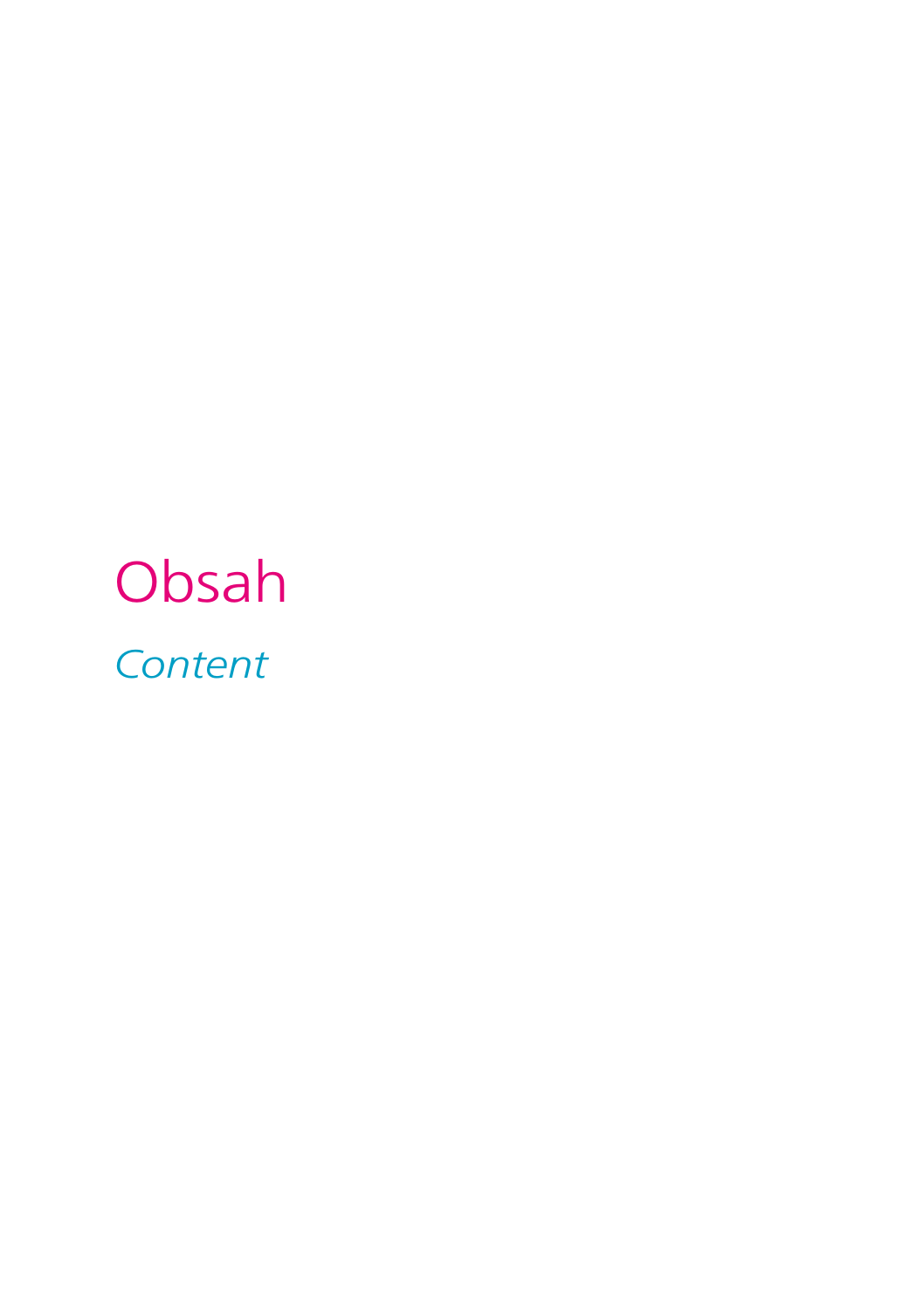#### *2. ZTC PLAN: COMMITMENTS*

- *2.1 Bribes*
- *2.2 Contributions to Political Parties*
- *2.3 Contributions to Charity Organizations and Sponsorship*
- *2.4 Facilitation*
- 14 2.5 Gifts, Presents and Benefits

#### *3. ZTC PLAN: IMPLEMENTATION*

- *3.1 Organization and Responsibility*
- *3.2 Relations with Third Parties*
- 16 3.2.1 Subsidiaries, Affiliates and *Partners*
- *3.2.2 Agents, Consultants and Intermediaries*
- *3.2.3 Purchasing and Sales Procedures*
- *3.3 Human Resources*
- *3.4 Training*
- *3.5 Reporting*
- *3.6 Communication*
- *3.7 Control Activities*
- *3.7.1 Internal Control System*
- *3.7.2 Audit*
- *3.8 Implementation Regulations*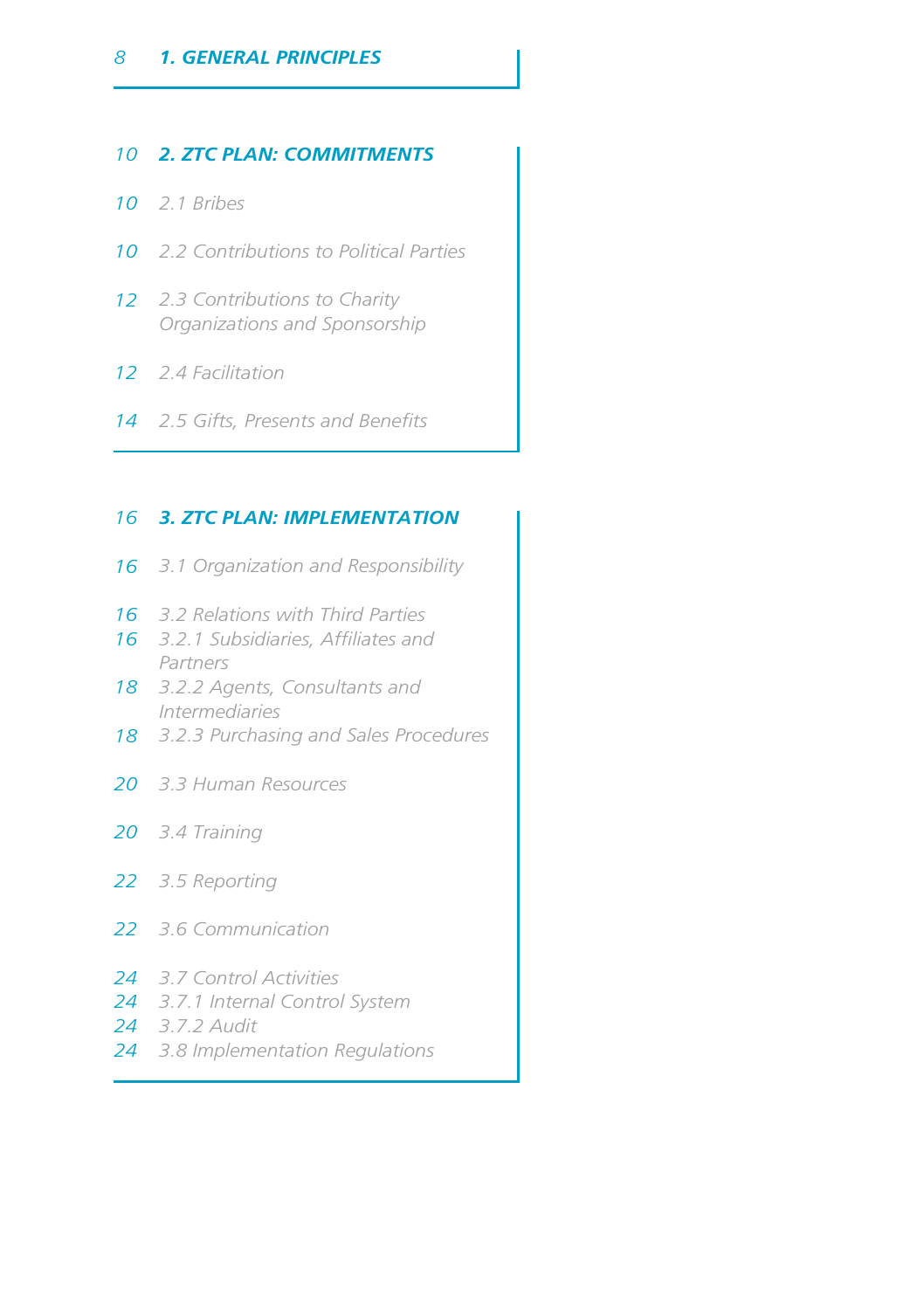#### **2. PLÁN NTK: ZÁVÄZKY** 11

- 2.1 Úplatky 11
- 2.2 Príspevky politickým stranám 11
- 2.3 Príspevky charitatívnym organizáciám a sponzorstvá 13
- 2.4 Odmeny a výhody 13
- 15 2.5 Dary a pozornosti

#### **3. PLÁN NTK: RÁMEC IMPLEMENTÁCIE** 17

- 3.1 Organizácia a zodpovednosť 17
- 3.2 Vzťahy s tretími stranami 17
- 17 3.2.1 Dcérske a spolupracujúce spoločnosti, osoby a partneri
- 3.2.2 Agenti, konzultanti 19 a sprostredkovatelia
- 3.2.3 Postupy pri nákupe a predaji 19
- 3.3 Ľudské zdroje 21
- 3.4 Vzdelávanie 21
- 23 3.5 Oznámenia
- 3.6 Komunikácia 23
- 25 3.7 Kontrolné činnosti
- 25 3.7.1 Vnútorný kontrolný systém
- 25 3.7.2 Audit
- 25 3.8 Vykonávacie predpisy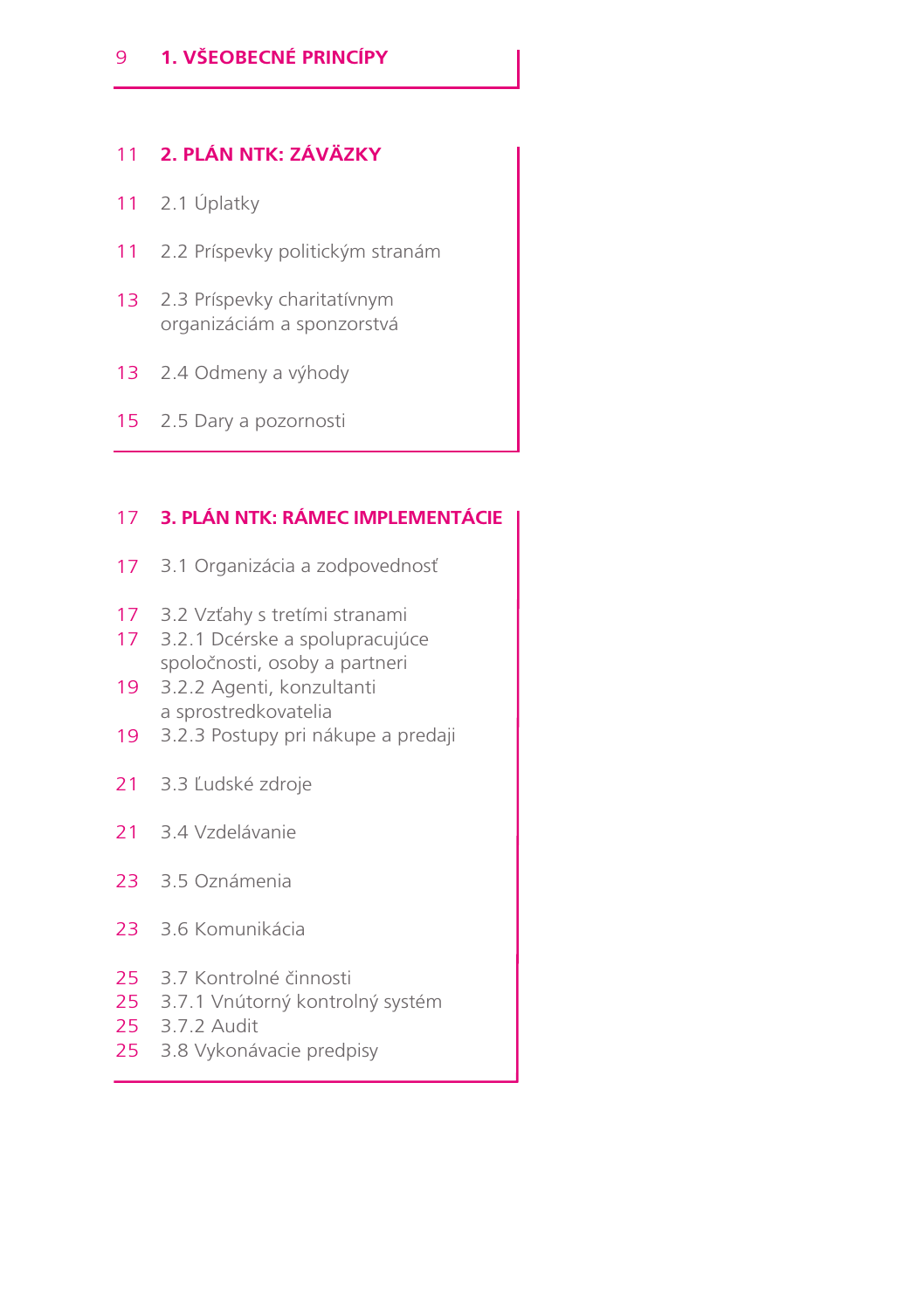#### *1. GENERAL PRINCIPLES*

*Slovenské elektrárne (hereinafter referred to as the "Company" or "Slovenské elektrárne"), as a subsidiary of the international energy company Enel SpA, has undertaken to respect the "Zero Tolerance of Corruption" Plan (hereinafter "ZTC Plan"), as well as the Code of Ethics resulting from the Global Compact principles2 .*

*Consequently, the Company requires its employees to demonstrate honesty, transparency and fairness in the performance of their work. The same commitments are required from all other natural persons and legal entities with any legal or other relation to Slovenské elektrárne who are bound to such a commitment by a contract or any other legal grounds.* 

*In compliance with the tenth principle of the Global Compact initiative which requires that "corporations and companies should work against all forms of corruption,*  including blackmailing and bribery", Slovenské elektrárne is involved in the fight *against corruption in line with the PACI3 , applying the criteria of transparency*  recommended by Transparency International. This commitment translates into the *following general principles:*

- **•** *Slovenské elektrárne rejects corruption in all its forms, both direct and indirect;*
- **•** *Slovenské elektrárne establishes the ZTC Plan for fi ghting corruption.*

*2) Action plan promoted by the United Nations in July 2000 on the direct initiative of the Secretary General with the aim of involving the business world in a new form of partnership with the United Nations through adhesion to ten universal principles in the areas of human rights, labour protection and environmental protection (www. unglobalcompact.org).*

*3) This refers to the adhesion of around 60 international companies operating in the energy, construction and mining industries to the Partnering against Corruption Initiative sponsored by the World Economic Forum. Enel is a member (www.weforum.org).*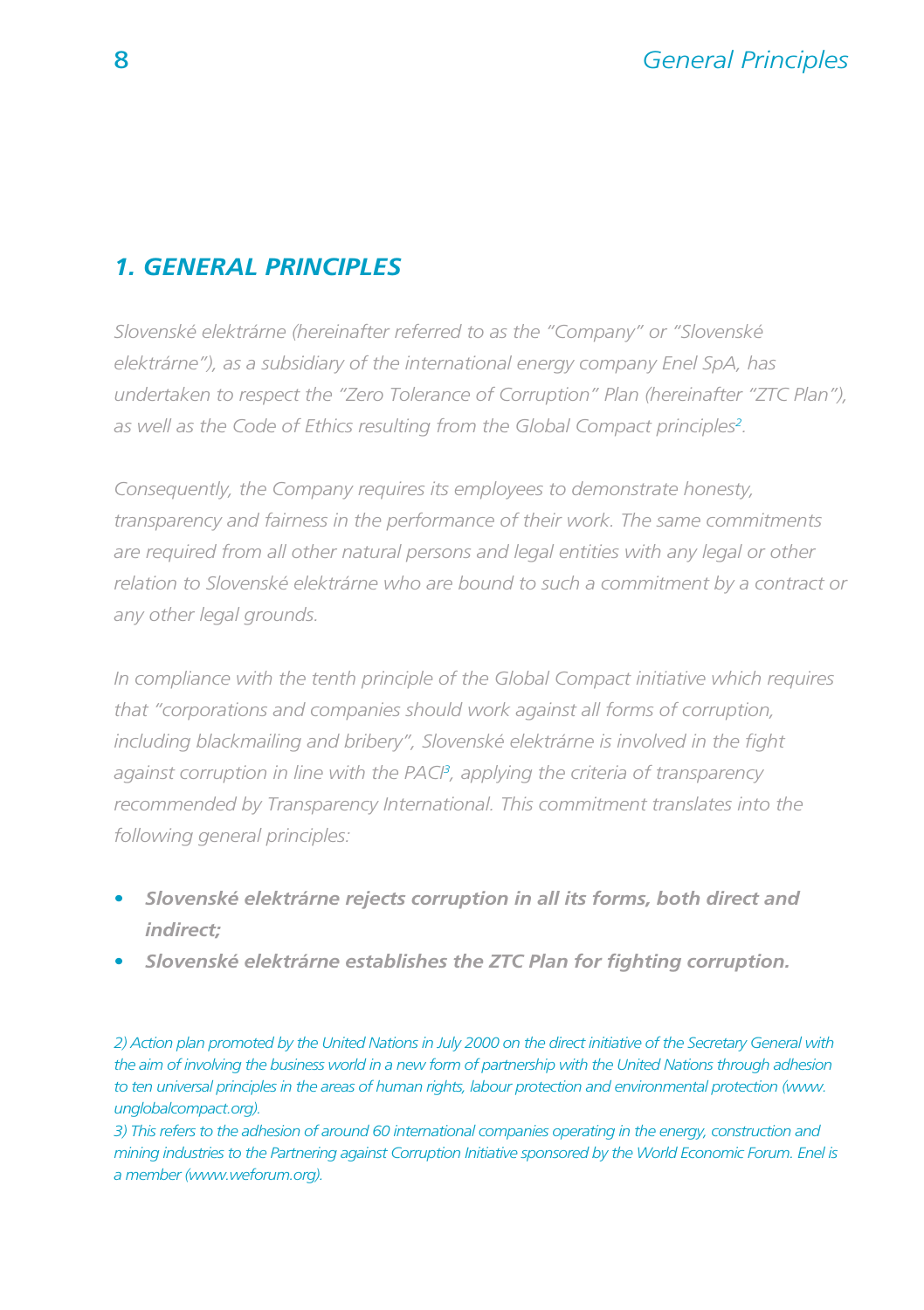## **1. VŠEOBECNÉ PRINCÍPY**

Spoločnosť Slovenské elektrárne, a.s. (ďalej len "Spoločnosť" alebo "spoločnosť Slovenské elektrárne") sa zaväzuje zabezpečiť rešpektovanie Plánu nulovej tolerancie korupcie (ďalej len "Plán NTK") ako i Etického kódexu, ktoré vyplývajú z princípov Global Compact<sup>2</sup>. Spoločnosť Slovenské elektrárne je členom nadnárodnej energetickej spoločnosti Enel SpA.

Z toho dôvodu vyžaduje od svojich zamestnancov čestnosť, transparentnosť a korektnosť pri vykonávaní svojich pracovných činností. Rovnaké požiadavky sa kladú na všetky ostatné fyzické a právnické osoby s akýmkoľvek právnym alebo iným vzťahom k spoločnosti Slovenské elektrárne (ďalej len "osoby"), ktorým takáto povinnosť vyplýva zo zmluvy alebo z akéhoľvek iného právneho dôvodu.

V súlade s desiatym princípom iniciatívy Global Compact, podľa ktorého sa "podniky a firmy usilujú zabrániť korupcii v akejkoľvek forme, vrátane vydierania a úplatkárstva", sa spoločnosť Slovenské elektrárne angažuje v boji proti korupcii v súlade s iniciatívou PACI<sup>3</sup> aplikovaním kritérií transparentnosti odporúčaných organizáciou Transparency International. Tento záväzok je vyjadrený v týchto všeobecných princípoch:

- **• spoločnosť Slovenské elektrárne odmieta korupciu vo všetkých jej formách, priamych aj nepriamych, a**
- **• spoločnosť Slovenské elektrárne zavádza Plán NTK v boji proti korupcii.**

2) Program podporovaný OSN od júla 2000 na základe priamej iniciatívy Generálneho sekretára OSN s cieľom zaangažovať svet podnikania do novej formy spolupráce so Spojenými národmi prostredníctvom prijatia desiatich univerzálnych princípov v oblasti ľudských práv, ochrany práce a ochrany životného prostredia www. unglobalcompact.org.

3) Iniciatíva sponzorovaná Svetovým ekonomickým fórom pod názvom "Partnerstvo proti korupcii" – Partnering Against Corruption Initiative, zo strany asi 60 medzinárodných spoločností aktívnych v oblasti energie, výstavby a ťažobného priemyslu. K týmto spoločnostiam sa radí aj spoločnosť Enel (www.weforum. org).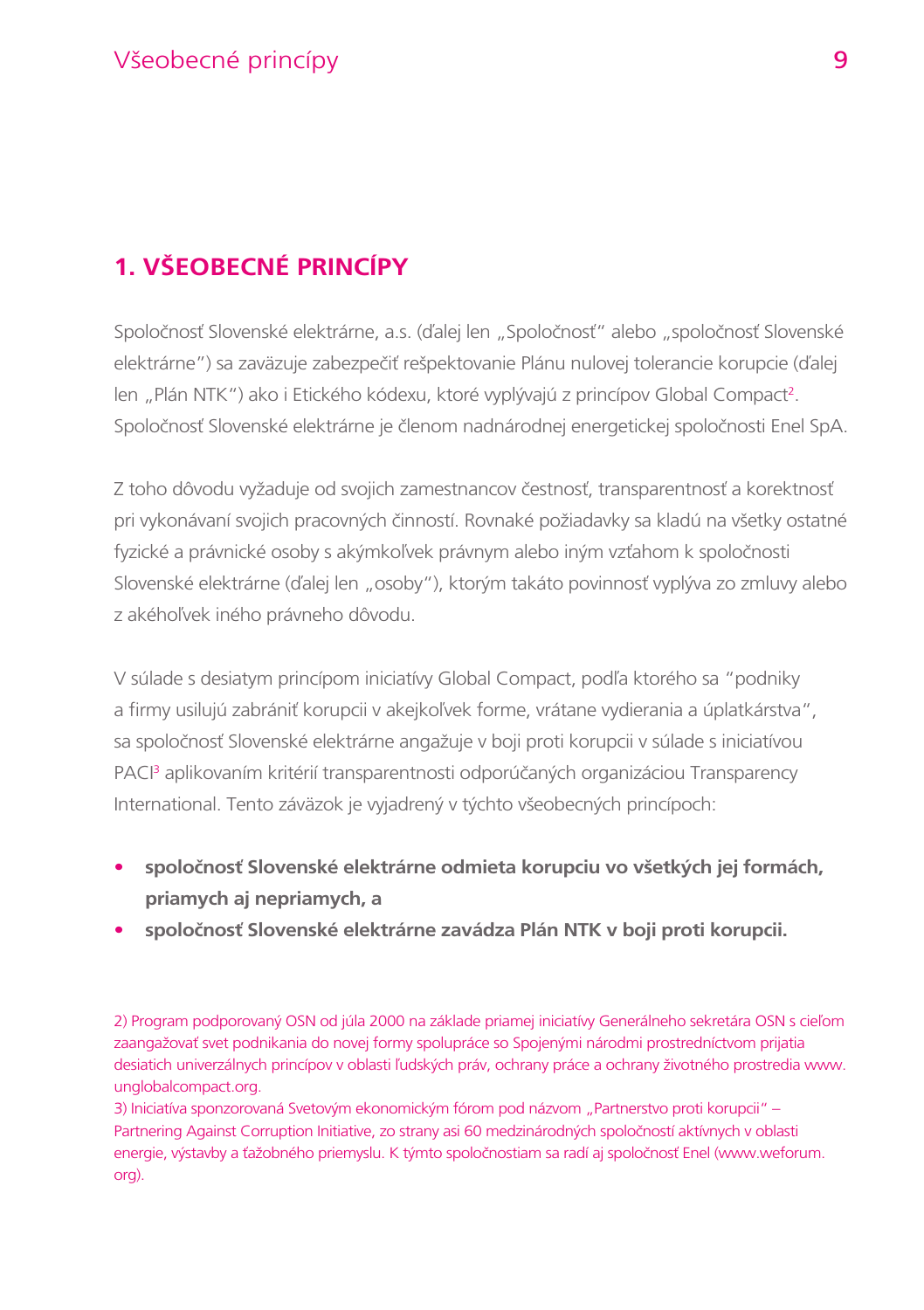#### *2. ZTC PLAN: COMMITMENTS*

*On the basis of analysis of activities which are most exposed to the risk of corruption, Slovenské elektrárne adopts the following commitments for its activities.*

#### *2.1 Bribes*

*Slovenské elektrárne forbids any form of corruption, in particular accepting and providing illegal payment in money or any other benefit, for obtaining an advantage* related to persons having any kind of relation with the Company. Acceptance of illegal advantages, directly or through an intermediary, for personal benefit or the benefit of any other person in the form of a requested or promised bribe in order to *persuade the receiver so that he or she acts or fails to act, thus breaches his or her duties resulting from employment relation, profession, position or role.* 

*In the case of a promise, offer or request of a bribe, the employees of Slovenské elektrárne (hereinafter referred to as the "employees") shall without undue delay inform the Internal Audit Function via the communications channels reserved for*  these notifications. Any third parties, to whom this obligation applies on the basis of *the contract or other legal grounds, shall inform the Internal Audit Function.*

#### *2.2 Contributions to Political Parties*

*Slovenské elektrárne will ensure that everyone, who on behalf of the Company is authorized to do so, refrains from all forms of pressure, whether direct or indirect, on politicians, fi nancing of political parties, their representatives or their candidates, whether in the Slovak Republic or abroad, and refrain from the sponsorship of any event exclusively aimed at creating political propaganda.*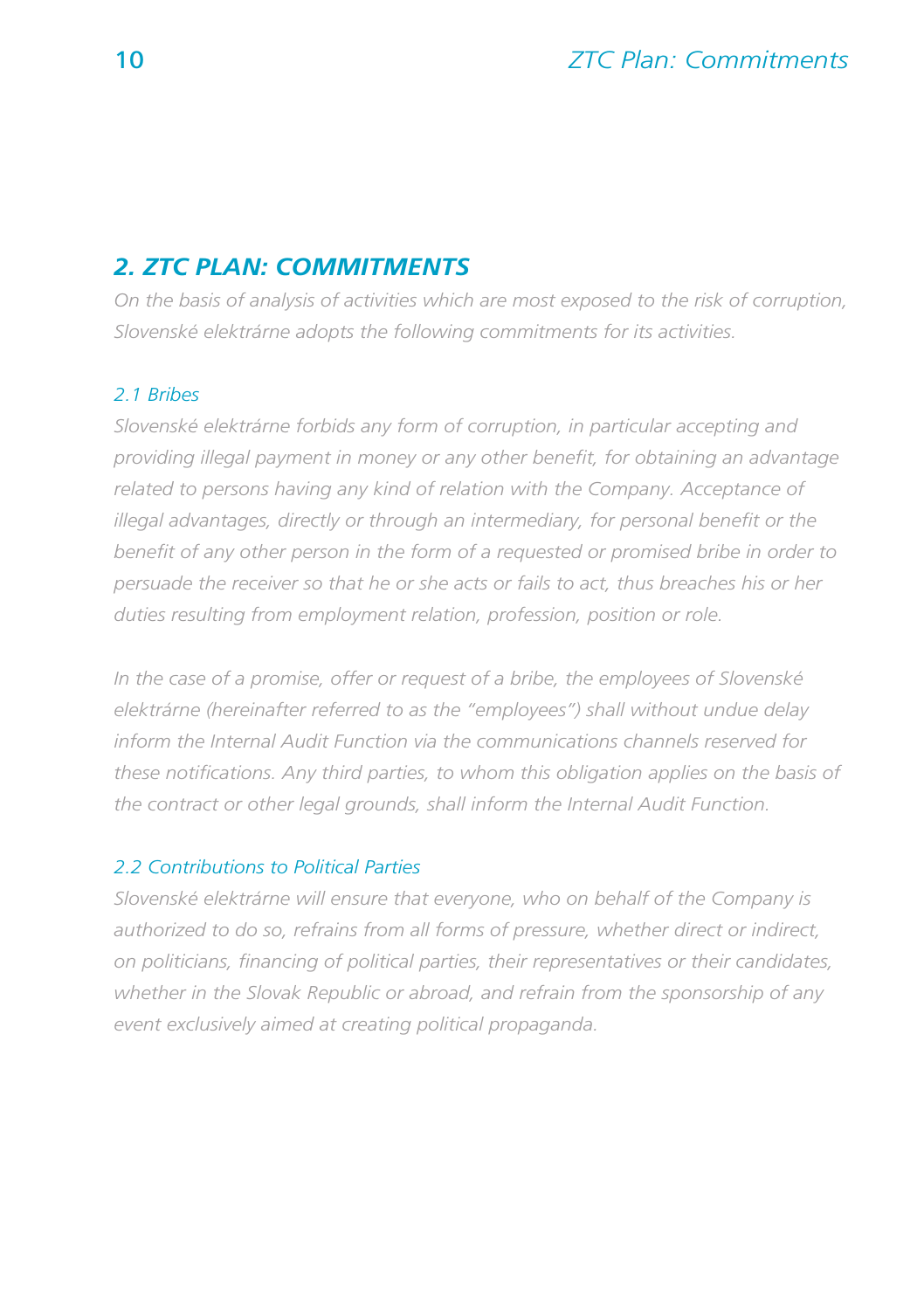### **2. PLÁN NTK: ZÁVÄZKY**

Na základe analýzy aktivít, ktoré sú najviac vystavené riziku korupcie, spoločnosť Slovenské elektrárne prijíma tieto záväzky v rámci svojich aktivít.

#### 2.1 Úplatky

Spoločnosť Slovenské elektrárne zakazuje akúkoľvek formu korupcie, a to najmä formou prijímania a poskytovania nezákonných platieb v peňažnej alebo akejkoľvek inej forme s cieľom získať výhody vo vzťahoch s osobami, ktoré majú akýkoľvek vzťah k Spoločnosti. Takéto prijímanie neoprávnených výhod sa vzťahuje na ich poskytnutie priamo alebo cez sprostredkovateľa pre seba alebo pre inú osobu formou žiadania alebo nechania si prisľúbenia úplatku, aby konal alebo sa zdržal konania tak, že poruší svoje povinnosti vyplývajúce zo zamestnania, povolania, postavenia alebo funkcie.

V prípade prísľubu, ponuky alebo požiadania úplatkov zamestnanci spoločnosti Slovenské elektrárne (ďalej len "zamestnanci") bez zbytočného odkladu o tom informujú útvar Interného auditu prostredníctvom komunikačných kanálov určených na tieto oznámenia. Akékoľvek tretie osoby, ktorým táto povinnosť vyplýva zo zmluvy alebo z iného právneho dôvodu, informujú útvar Interného auditu.

#### 2.2 Príspevky politickým stranám

Spoločnosť Slovenské elektrárne zabezpečí, aby sa každý, kto je na to v mene Spoločnosti oprávnený, zdržal akejkoľvek formy nátlaku, priameho alebo nepriameho, na politických činiteľov, nefinancoval politické strany, ich predstaviteľov alebo kandidátov, či už na Slovensku alebo v zahraničí a nesponzoroval podujatia, ktoré majú za cieľ výlučne politickú propagandu.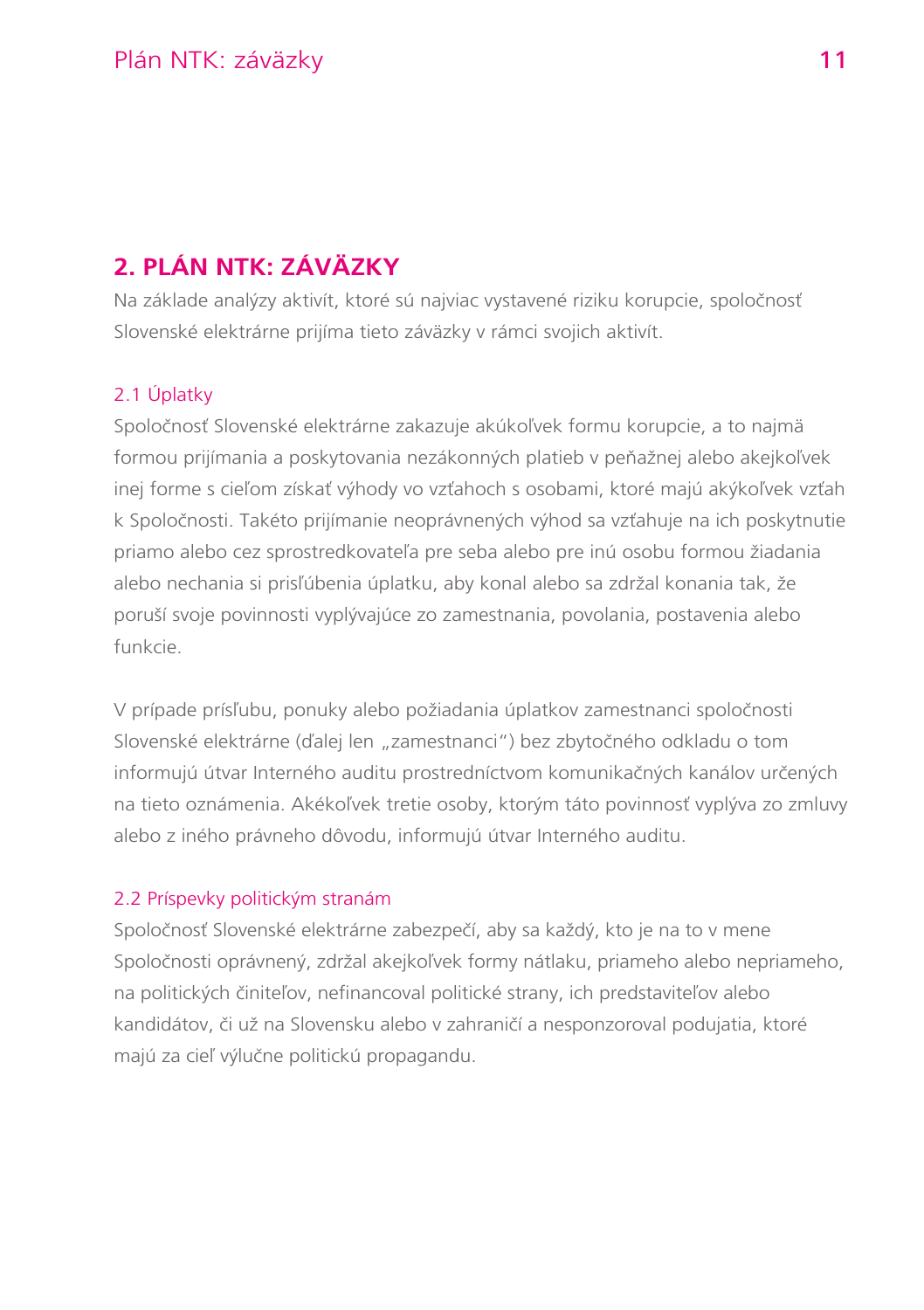#### *2.3 Contributions to Charity Organizations and Sponsorship*

*Slovenské elektrárne supports initiatives in the field of social, environmental, cultural, sport and educational activities through its sponsorship programme or special*  agreements. These initiatives are implemented via events with quaranteed quality that have national importance or respond to specific local or regional needs (in situations *in which the Company supports initiatives in areas of its industrial interests), involving citizens, institutions and associations cooperating with the Company in the planning thereof in order to guarantee originality and effectiveness of such events.*

*When selecting proposals to support activities, Slovenské elektrárne pays particular attention to all possible confl icts of interest having both a personal and a corporate nature.*

#### *2.4 Facilitation*

*Slovenské elektrárne does not allow its employees or other stakeholders to offer or accept, directly or indirectly, payments, other forms of bonuses, or any other benefits* from any party aimed at accelerating performance or providing benefits to any *unauthorised persons.*

*In the case of a promise, offer or request of any such benefits, the employees of* Slovenské elektrárne or other persons having the opportunity to influence decisions of *Slovenské elektrárne shall without undue delay inform the Internal Audit Function via*  the communications channels reserved for these notifications.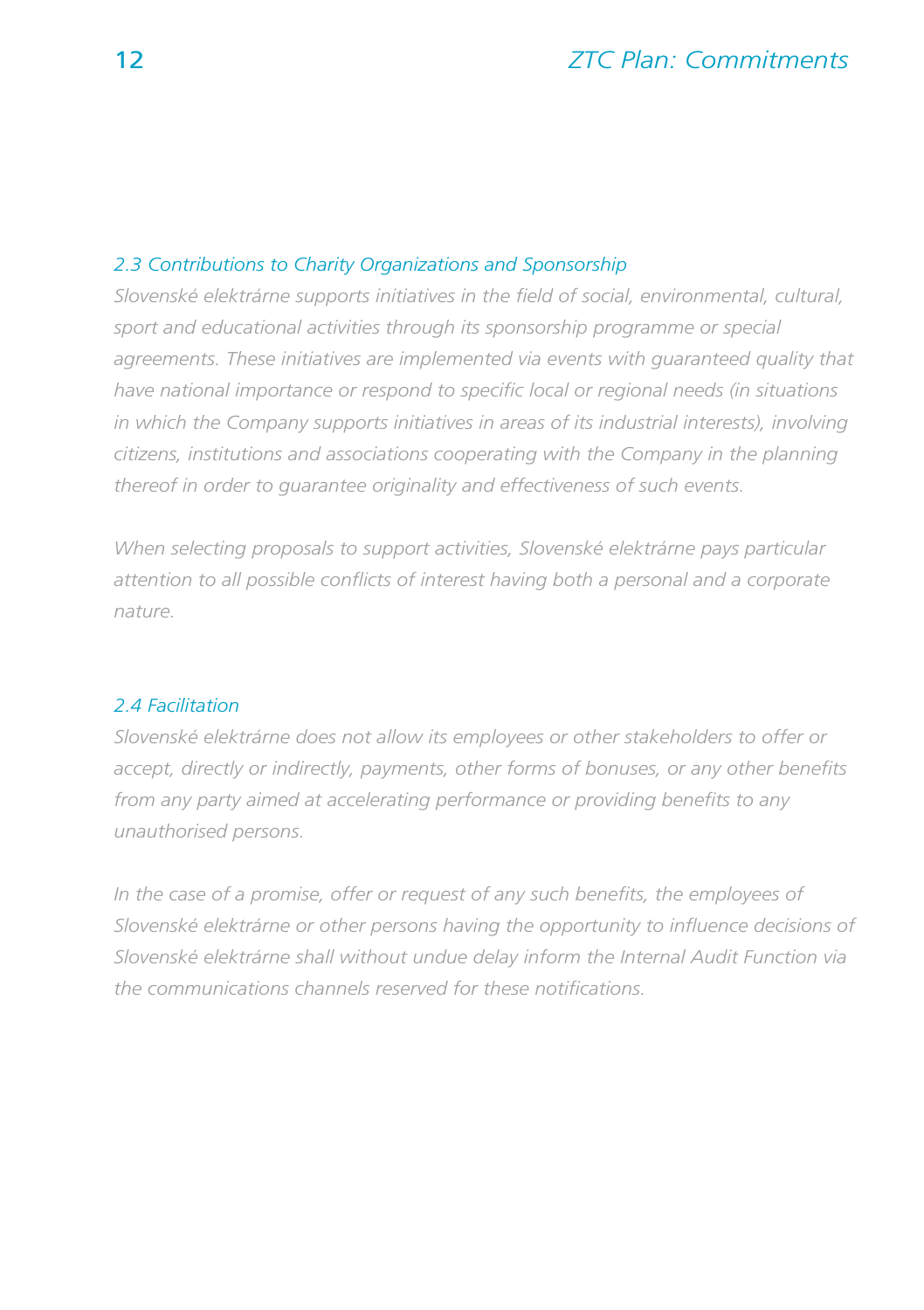#### 2.3 Príspevky charitatívnym organizáciám a sponzorstvá

Prostredníctvom sponzorstva alebo osobitných dohôd spoločnosť Slovenské elektrárne podporuje iniciatívy v oblastiach: sociálnej, životného prostredia, kultúry, športu a vzdelania. Tieto sa realizujú prostredníctvom podujatí s garantovanou kvalitou, ktoré majú celonárodný význam alebo zodpovedajú konkrétnym miestnym alebo regionálnym potrebám (v situáciách, kedy Spoločnosť podporuje iniciatívy v oblasti jej priemyselných záujmov), na ktorých sa zúčastnia občania, inštitúcie a združenia, s ktorými Spoločnosť spolupracuje pri ich plánovaní tak, aby sa zaručil ich zmysel a efektívnosť.

Pri výbere návrhov na podporu aktivít venuje spoločnosť Slovenské elektrárne osobitnú pozornosť každému možnému konfliktu záujmov osobnej alebo firemnej povahy.

#### 2.4 Odmeny a výhody

Spoločnosť Slovenské elektrárne neumožňuje svojim zamestnancom alebo iným zainteresovaným stranám, aby ponúkali alebo prijímali, priamo alebo nepriamo, platby, rôzne odmeny alebo akékoľvek iné výhody od akejkoľvek osoby s cieľom urýchliť výkony alebo poskytnúť výhody inej neoprávnenej osobe.

V prípade prísľubu, ponuky alebo vyžiadania akýchkoľvek takýchto výhod, zamestnanci Spoločnosti alebo iné osoby s možnosťami ovplyvňovať rozhodovania spoločnosti Slovenské elektrárne o tom bez zbytočného odkladu informujú útvar Interného auditu prostredníctvom komunikačných kanálov určených na tieto oznámenia.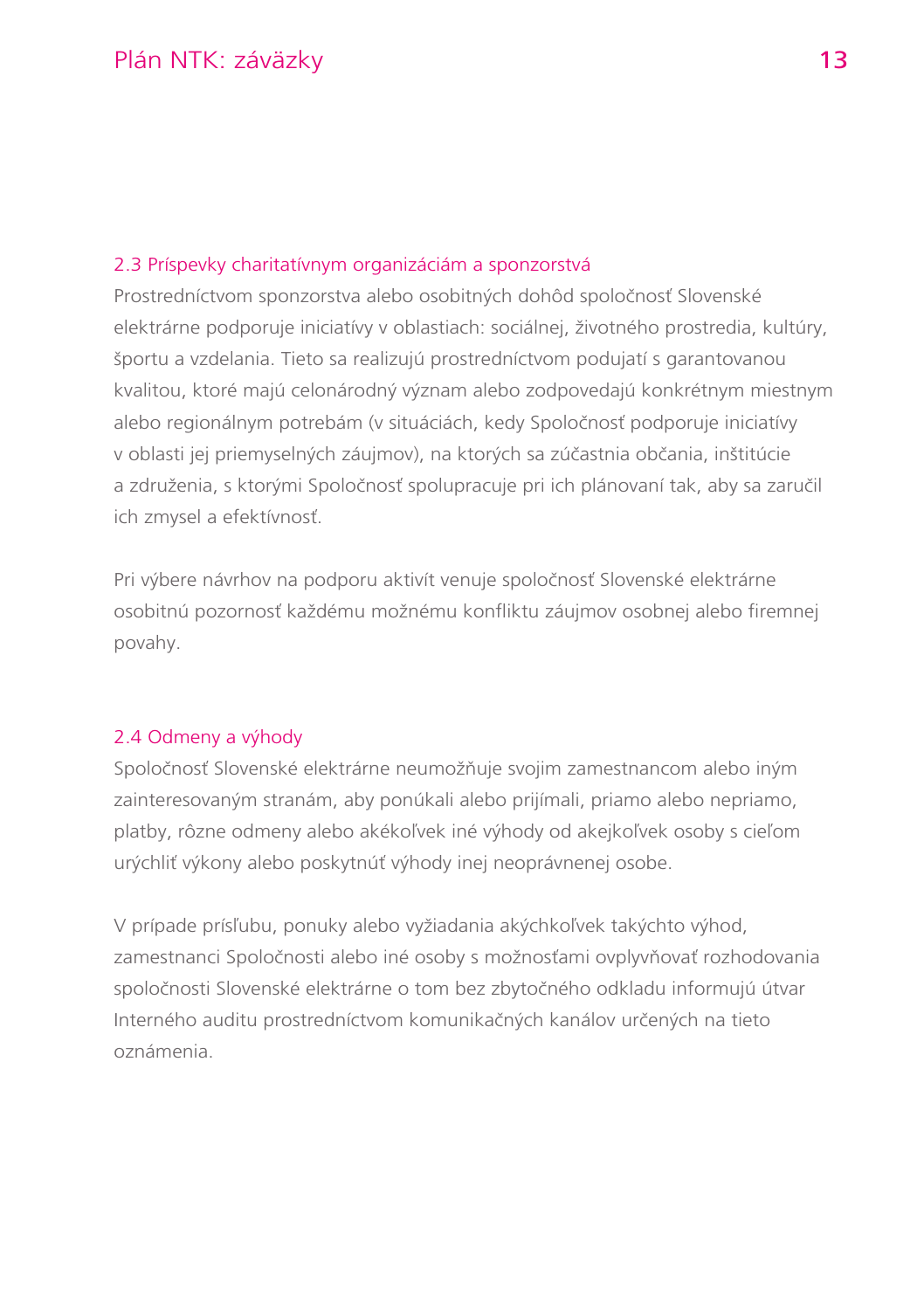#### *2.5 Gifts, Presents and Benefi ts*

*Any form of gift which is of higher value or exceeds, or can be construed as exceeding, normal commercial practices or ethics, or which is in any way meant to obtain favourable treatment in the pursuit of any activity tied to Slovenské elektrárne, is prohibited.* 

In particular, all forms of gifts to public officials in the Slovak Republic or abroad, *auditors, members of the Board of Directors of Slovenské elektrárne or to their family*  members, capable of influencing their independence of judgement or obtaining any *type of advantage, are prohibited.*

*There shall be no exceptions to this rule, even in those countries where offering gifts of value to commercial partners is a custom, regardless if it concerns the gifts*  promised, offered or received. The term "gift" refers to any type of benefit (e.g. *participation in conferences free of charge, the promise of a job offer, etc.). In all cases, Slovenské elektrárne refrains from practices not permitted by the law, commercial practice or the Code of Ethics (if known) of the companies or entities with which it has business relations and/or any other legal relations.*

*Promotion articles given by Slovenské elektrárne to its business partners are viewed as support of the company image and trade name.*

*With the exception of those of modest value, gifts offered must be documented and authorised as per the Company's procedures. Slovenské elektrárne employees who*  received unauthorised free gifts or benefits must inform the Internal Audit function *of the Company (herein after only "Internal Audit function" or "Internal Audit"), which will then assess the appropriateness thereof.*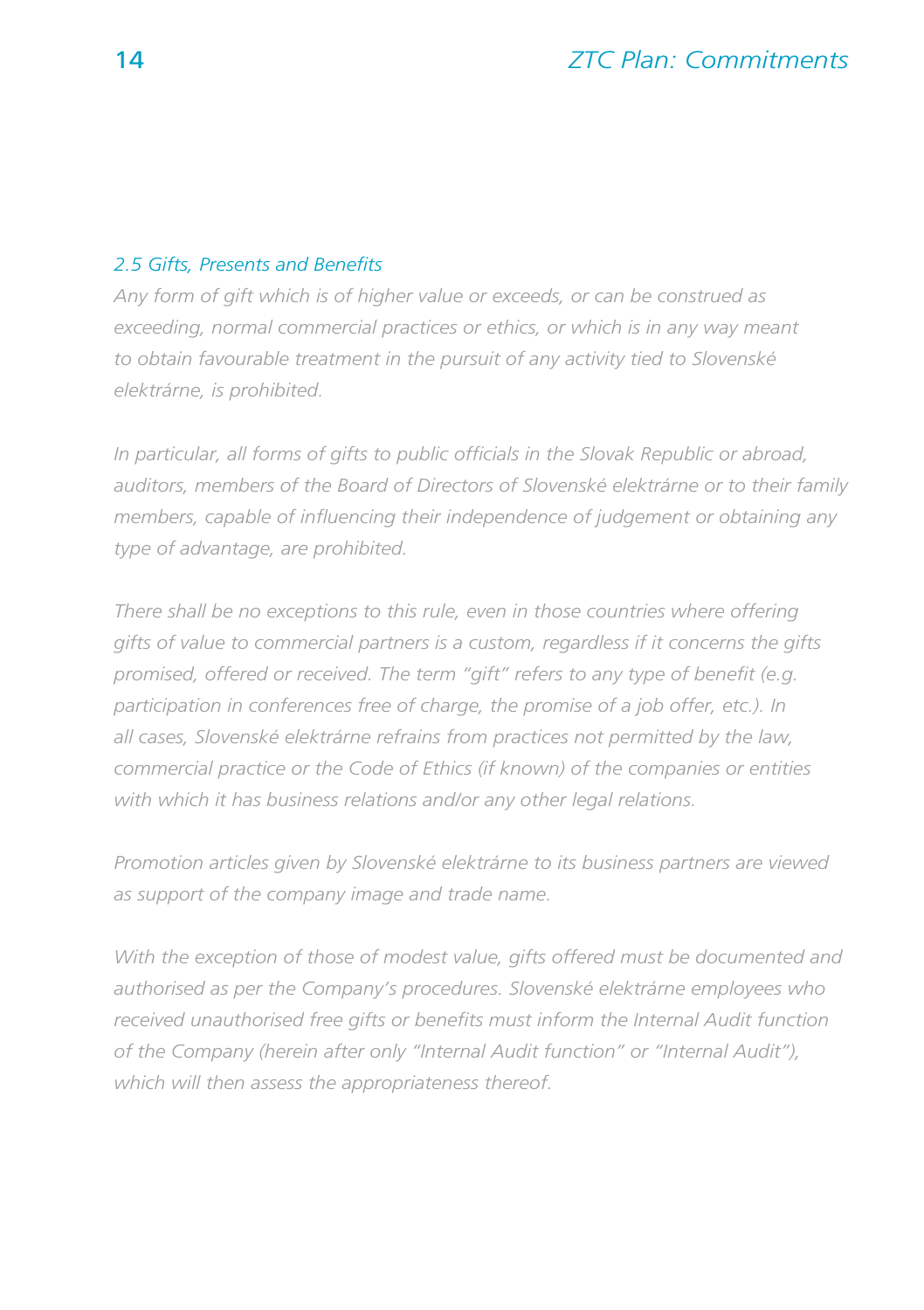#### 2.5 Dary a pozornosti

Akékoľvek formy darov, ktoré sú hodnotnejšie, než pripúšťa obvyklá obchodná prax alebo etika, alebo možno také dary chápať ako presahujúce rámec tejto praxe alebo etiky, alebo ktoré majú viesť k prednostnému zaobchádzaniu pri presadzovaní záujmov spojených so spoločnosťou Slovenské elektrárne, sú zakázané.

Osobitne je zakázané poskytovať akékoľvek dary predstaviteľom orgánom verejnej moci v Slovenskej republike alebo v zahraničí, audítorom, členom predstavenstva spoločnosti Slovenské elektrárne, alebo ich rodinným príslušníkom, ktorí môžu ovplyvniť nezávislosť úsudku, alebo viesť k získaniu akejkoľvek výhody.

Na uplatňovanie tohto pravidla sa nevzťahuje žiadna výnimka, a to ani v krajinách, kde je zvykom poskytovať hodnotné dary obchodným partnerom, bez ohľadu na to, či ide o dary prisľúbené, ponúknuté alebo prijaté. Výraz "dar" sa vzťahuje na akýkoľvek druh úžitku (napr. účasť na konferenciách bez uhradenia účastníckeho poplatku, prísľub získania pracovného miesta a pod.). Vo všetkých prípadoch sa spoločnosť Slovenské elektrárne zdrží konania, ktoré je v rozpore s právom, obchodnou praxou alebo etickými kódexmi spoločností alebo subjektov (predpokladajúc, že tieto sú známe), s ktorými má spoločnosť Slovenské elektrárne obchodné a/alebo akékoľvek iné právne vzťahy.

Propagačné predmety, ktoré daruje spoločnosť Slovenské elektrárne svojim partnerom, sú vnímané ako podpora imidžu jej obchodného mena.

Všetky poskytované dary, s výnimkou darov symbolickej hodnoty, musia byť zdokumentované a musia byť odsúhlasené podľa postupov uvedených vo vnútorných predpisoch spoločnosti Slovenské elektrárne. Zamestnanci, ktorí dostanú propagačné predmety alebo výhody, ktoré nepatria do oprávnených kategórií, sú povinní oznámiť túto skutočnosť bez zbytočného odkladu útvaru Interného auditu Spoločnosti, ktorý posúdi ich vhodnosť.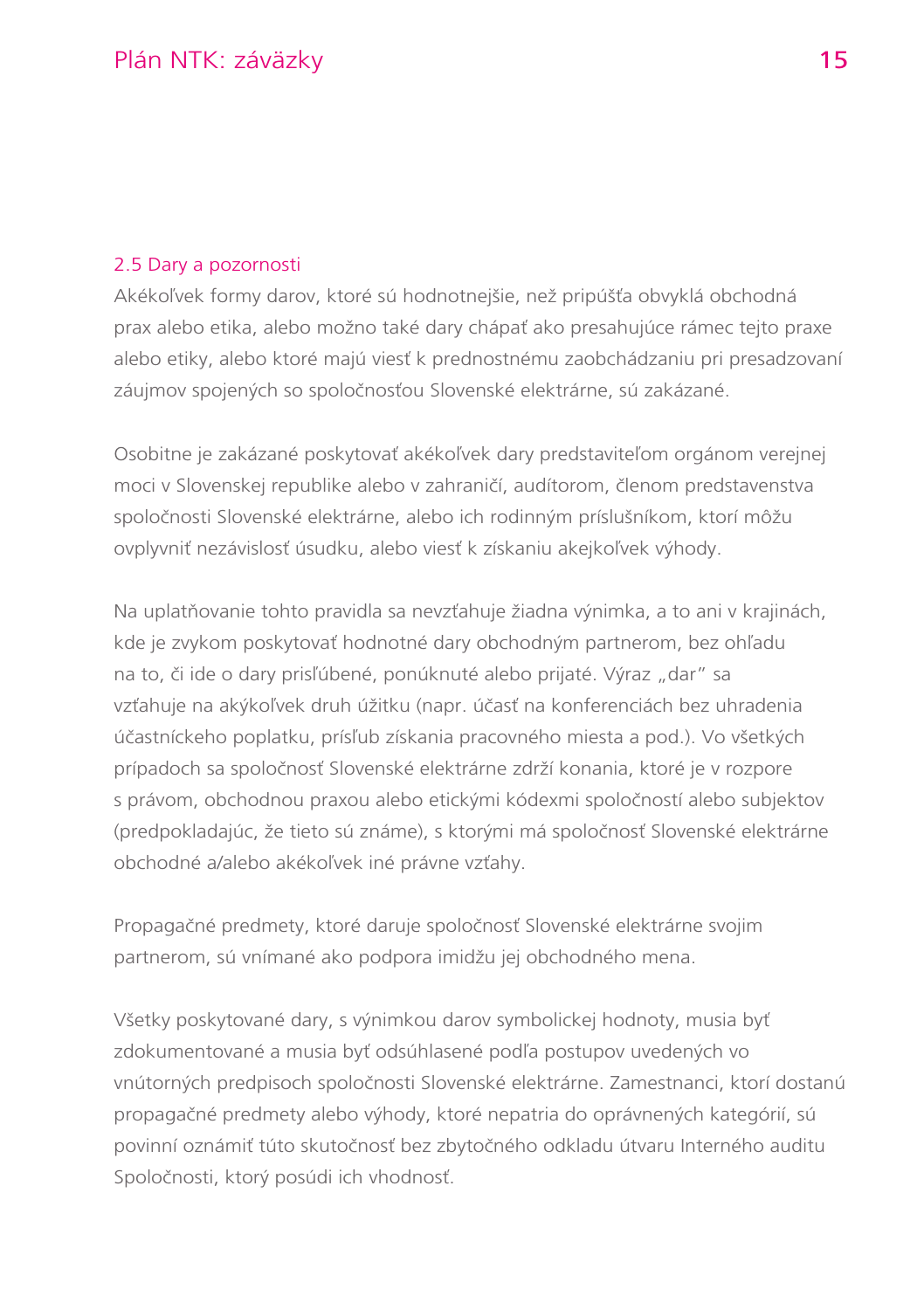#### *3. ZTC PLAN: IMPLEMENTATION FRAMEWORK*

*Respecting commitments of Slovenské elektrárne in the fight against corruption requires participation of all stakeholders.*

#### *3.1 Organization and Responsibility*

*Upon the proposal of the General Director of Slovenské elektrárne, the ZTC Plan is submitted to the Board of Directors of Slovenské elektrárne for approval. The General Director of Slovenské elektrárne shall be responsible for the implementation of the approved ZTC Plan.*

#### *3.2 Relations with Third Parties*

#### *3.2.1 Subsidiaries, Affi liates and Partners*

*In the acquisition phase or while defining partner relations with stakeholders or* possible stakeholders, Slovenské elektrárne verifies the existence and capability to fulfil the conditions in order to respect the ZTC Plan or the existence of similar and *compatible conditions valid in these persons/parties.* 

*Slovenské elektrárne expects the Board of Directors of subsidiaries to adopt the ZTC Plan through taking adequate steps.*

*Slovenské elektrárne will propose to stakeholders that do not have their own code of ethics or anticorruption programmes or similar regulations governing these areas to adopt this ZTC Plan or alternatively, to create similar documents.*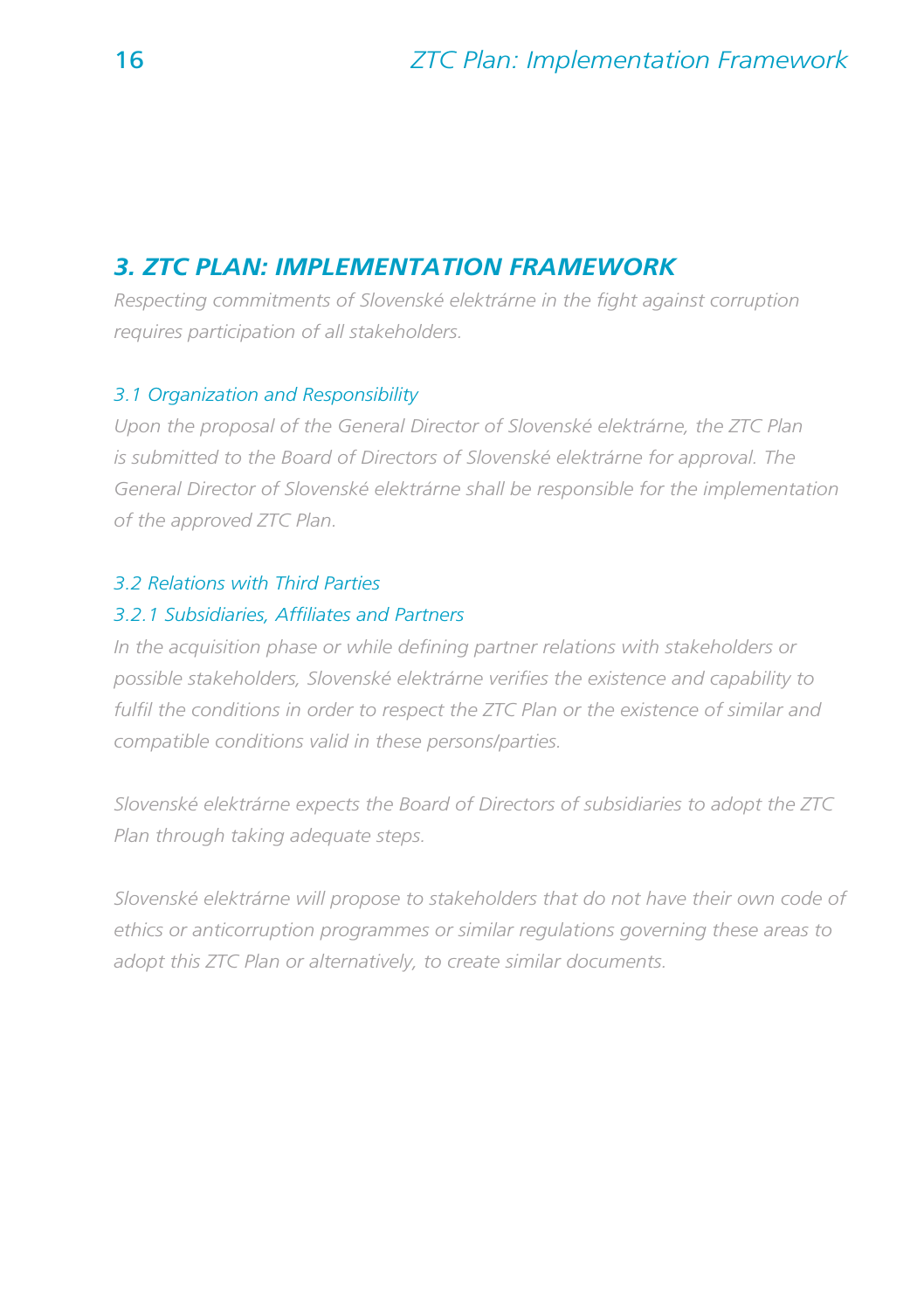### **3. PLÁN NTK: RÁMEC IMPLEMENTÁCIE**

Zachovanie záväzkov spoločnosti Slovenské elektrárne v boji proti korupcii vyžaduje zapojenie všetkých zainteresovaných strán.

#### 3.1 Organizácia a zodpovednosť

Na návrh generálneho riaditeľa spoločnosti Slovenské elektrárne sa Plán NTK predkladá predstavenstvu Spoločnosti na schválenie. Generálny riaditeľ spoločnosti Slovenské elektrárne je zodpovedný za implementáciu schváleného Plánu NTK.

#### 3.2 Vzťahy s tretími stranami

#### 3.2.1 Dcérske a spolupracujúce spoločnosti, osoby a partneri

Vo fáze získavania alebo definovania vzťahov so zainteresovanými stranami alebo potenciálnymi zainteresovanými stranami, spoločnosť Slovenské elektrárne overuje existenciu a schopnosť plnenia podmienok na rešpektovanie Plánu NTK, resp. existenciu obdobných a kompatibilných podmienok platných u týchto osôb/strán.

Od predstavenstiev dcérskych spoločností spoločnosti Slovenské elektrárne sa očakáva prijatie Plánu NTK prostredníctvom príslušných krokov.

Zainteresovaným stranám, ktoré nemajú vlastné etické kódexy alebo programy boja proti korupcii, ani podobné predpisy upravujúce tieto oblasti, Spoločnosť navrhne prijatie tohto Plánu NTK alebo vytvorenie podobných dokumentov.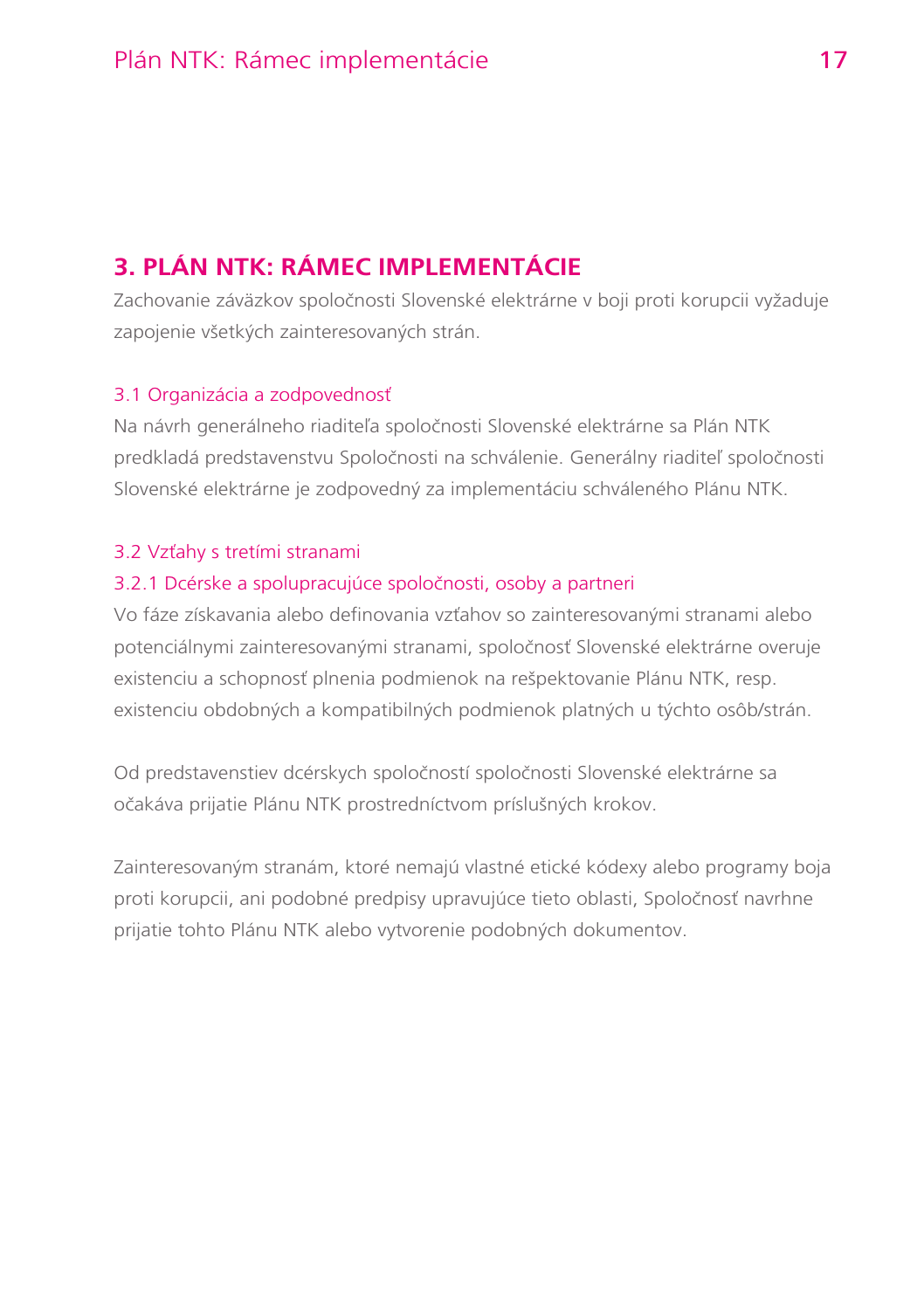#### *3.2.2 Agents, Consultants and Intermediaries*

*Any person acting in any manner or scope on behalf of Slovenské elektrárne must sign a binding declaration on compliance with the ZTC Plan.*

*When determining remuneration for cooperation with these persons, it is necessary to*  take into account their adequacy in compliance with the law and commercial practice.

*It is necessary to archive all documentation in order to ensure maximum correctness, transparency and traceability of contractual conditions with these persons.*

*In the case that these persons behave in a manner violating the ZTC Plan, the Company shall adopt, within the limits of legislation, adequate measures which may also include termination of an existing relationship with them.*

#### *3.2.3 Purchasing and Sales Procedures*

*Slovenské elektrárne conducts purchasing and sales procedures in a correct and transparent way in compliance with generally binding legal regulations of the Slovak Republic.*

*The internal regulations include adequate controls in order to guarantee transparency and correctness of the process of selecting suppliers and other cooperating subjects and of the management and implementation of contractual and other legal relations.*

*The suitability of any person that is supposed to cooperate with Slovenské elektrárne shall be assessed in terms of their compliance with the ethical principles.* 

*In the case that it is found that acting of any person being in a contractual or legal*  relation with Slovenské elektrárne breached the ZTC Plan, Company will adopt adequate *measures within the limits of law while withdrawal from the contractual relation may constitute a part of it.*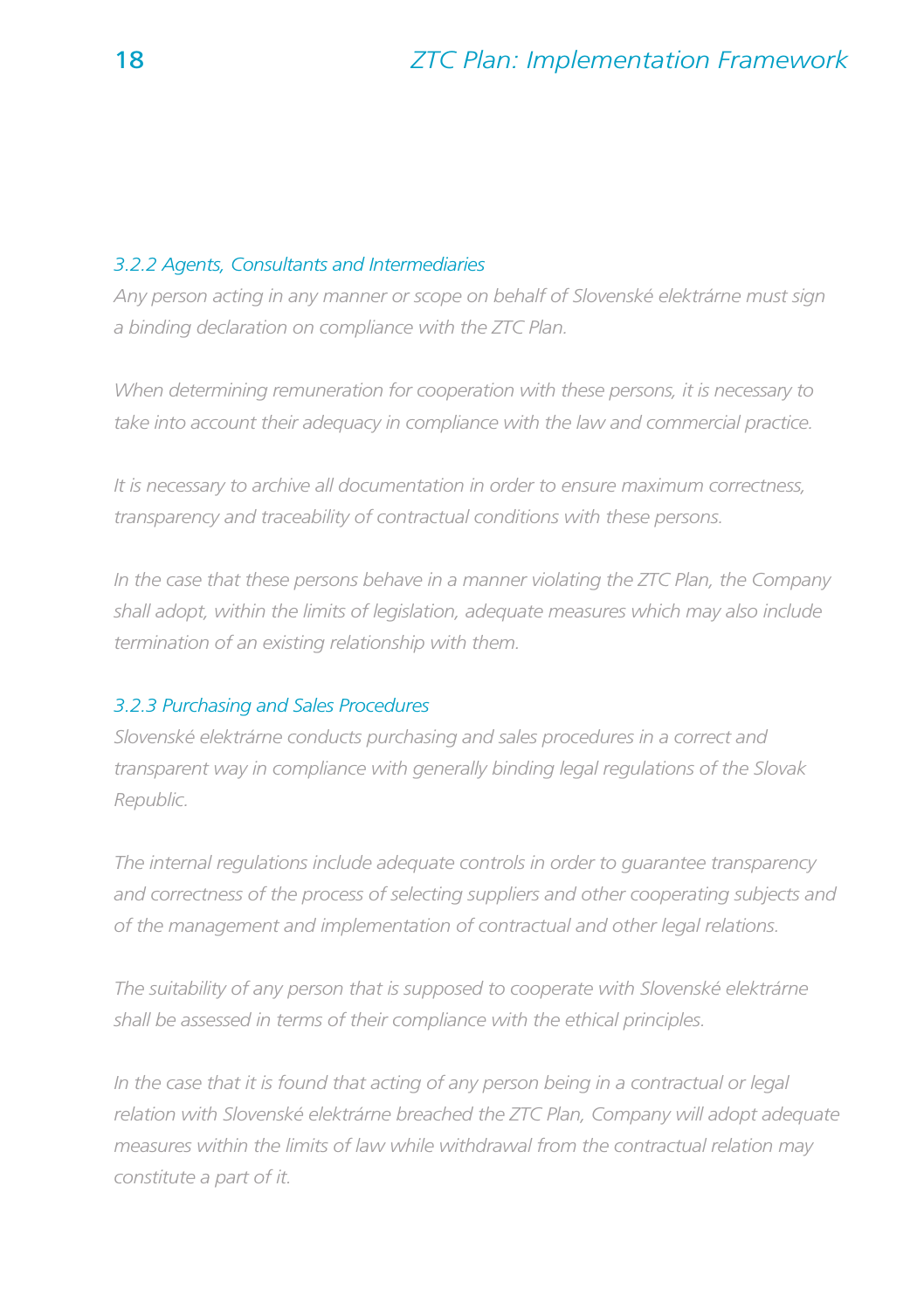#### 3.2.2 Agenti, konzultanti a sprostredkovatelia

Akákoľvek osoba, ktorá akýmkoľvek spôsobom a rozsahom koná v mene spoločnosti Slovenské elektrárne, musí podpísať záväzné vyhlásenie o dodržiavaní Plánu NTK.

Pri stanovení odmien za spoluprácu s týmito osobami treba dbať na ich primeranosť v súlade so zákonom a obchodnými zvyklosťami.

Je potrebné archivovať všetku dokumentáciu na zaručenie maximálnej správnosti, transparentnosti a sledovania podmienok spolupráce s týmito osobami.

V prípade, že sú u týchto osôb zaznamenané prejavy správania, ktoré porušujú Plán NTK, Spoločnosť prijme v medziach zákona primerané opatrenia, ktorých súčasťou môže byť aj ukončenie existujúceho vzťahu s nimi.

#### 3.2.3 Postupy pri nákupe a predaji

Spoločnosť Slovenské elektrárne postupuje pri akomkoľvek nákupe a predaji korektne a transparentne, v súlade so všeobecne záväznými právnymi predpismi Slovenskej republiky.

Vnútorné predpisy zahŕňajú primeranú kontrolu na zaručenie transparentnosti a správnosti procesu výberu dodávateľov a iných spolupracujúcich subjektov a riadenia a realizácie zmluvných a iných právnych vzťahov.

Vhodnosť akejkoľvek osoby, ktorá by mala spolupracovať so spoločnosťou Slovenské elektrárne, sa hodnotí aj z hľadiska ako dodržiava etické princípy.

V prípade zistenia, že akékoľvek osoby, s ktorými je spoločnosť Slovenské elektrárne v akomkoľvek zmluvnom alebo inom právnom vzťahu, svojim konaním porušili Plán NTK, Spoločnosť prijme v medziach zákona primerané opatrenia, ktorých súčasťou môže byť aj ukončenie zmluvného vzťahu.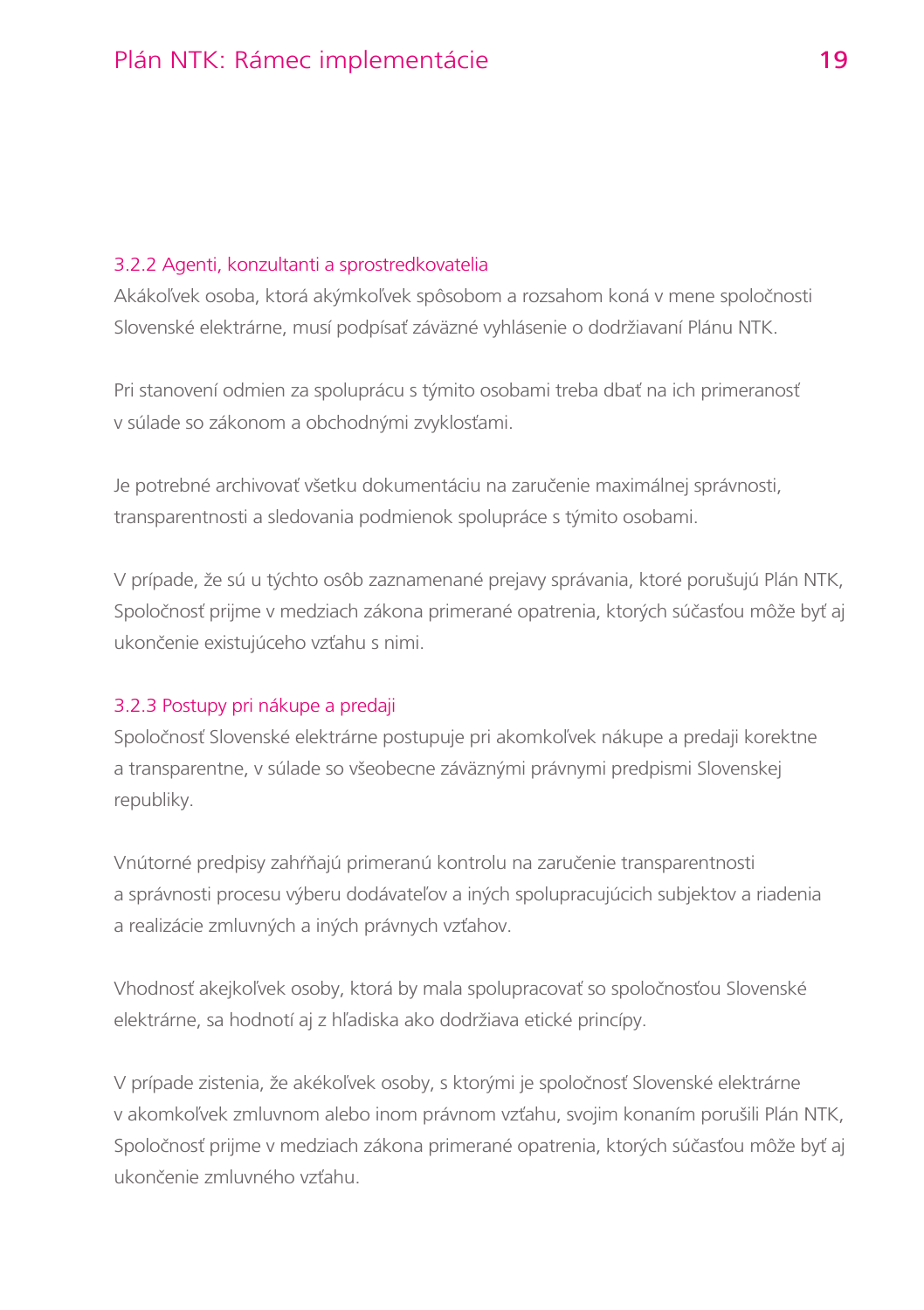#### *3.3 Human Resources*

*Employees, as well as the members of the Company's Board of Directors and of the*  Supervisory Board, are obliged to confirm by their signature that they have been *informed about the provisions of the ZTC Plan, they understood the provisions and they will observe and respect them.*

*Newly hired employees shall immediately be familiarised with the provisions of the ZTC Plan and confirm by their signature that they will respect the provisions. The above also relates to assurance of such declaration by other stakeholders.*

*All internal documents regarding personnel management in the Company carry references to the provisions of the ZTC Plan.*

*No one can be penalized in any way for refusing to pay or accept bribes. In cases of*  violation of the ZTC Plan, the Company shall apply sanctions, specified in the Work *Code, to its employees and members of the Company's Board of Directors and Supervisory Board, in compliance with applicable legislation in the Slovak Republic, company collective agreements and the Work Code.*

#### *3.4 Training*

*Training activities are designed for all employees, including the managers, to ensure distribution and correct understanding of the ZTC Plan.*

*The principles, commitments and implementation procedures of the ZTC Plan comprise an integral part of special training sessions designed for all employees.*

*The ZTC Plan is made available to the stakeholders.*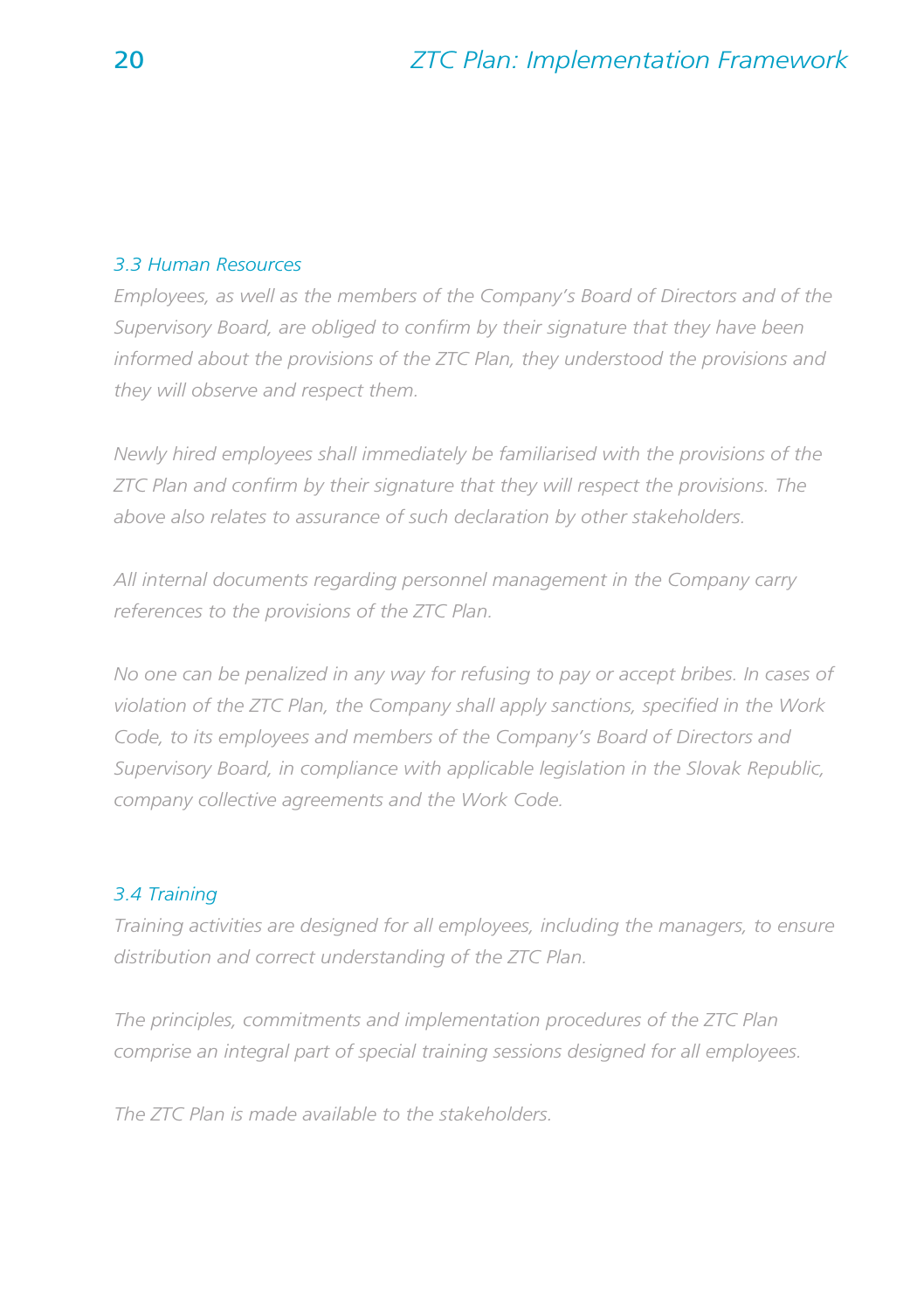#### 3.3 Ľudské zdroje

Zamestnanci, ako i členovia predstavenstva a dozornej rady Spoločnosti, sú povinní svojim podpisom potvrdiť, že boli oboznámení s ustanoveniami Plánu NTK, že im riadne porozumeli, budú ich rešpektovať a konať v súlade s nimi.

Novoprijatí zamestnanci sa musia bez zbytočného odkladu oboznámiť s ustanoveniami Plánu NTK a svojim podpisom potvrdiť, že ich budú rešpektovať. Uvedené sa vzťahuje aj na zabezpečenie takéhoto vyhlásenia od ďalších zainteresovaných strán.

Vo všetkých vnútorných predpisoch súvisiacich s riadením ľudských zdrojov Spoločnosti sa uvádzajú informácie odvolávajúce sa na ustanovenia Plánu NTK.

Nikto nemôže byť akokoľvek sankcionovaný za to, že odmietne poskytnúť alebo prijať úplatok. V prípade porušenia Plánu NTK, Spoločnosť v súlade s platnými zákonmi SR, kolektívnymi zmluvami a Pracovným poriadkom uplatní voči svojim zamestnancom, členom predstavenstva a dozornej rady Spoločnosti primerané sankcie uvedené v Pracovnom poriadku.

#### 3.4 Vzdelávanie

Vzdelávacie aktivity sú určené všetkým zamestnancom, vrátane vedúcich zamestnancov s cieľom zabezpečiť šírenie a správne pochopenie Plánu NTK.

Princípy, záväzky a spôsoby implementácie Plánu NTK sú neoddeliteľnou súčasťou špeciálnych školení určených pre všetkých zamestnancov.

Plán NTK je pre všetky zainteresované strany prístupný.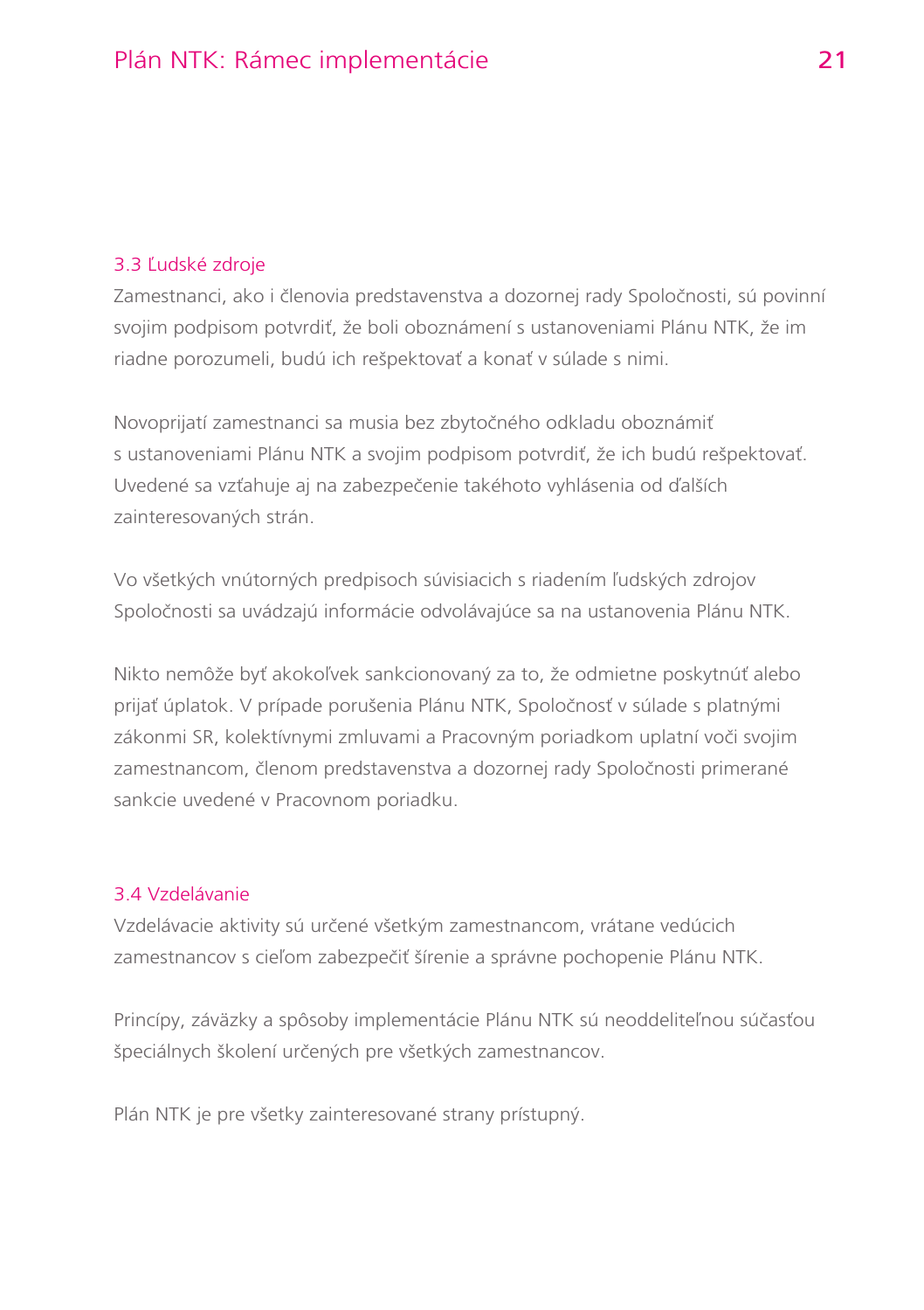#### *3.5 Reporting*

*Employees and members of the Company's Board of Directors and Supervisory Board are obliged to immediately report all violations or suspected violations of the ZTC Plan and, more generally, of the Code of Ethics, to the Internal Audit function, which is responsible for analysing the report and taking all related actions as necessary.*

*Notifi cations shall be sent by:*

- *e-mail: eticky.kodex@seas.sk; or*
- *post: Slovenské elektrárne, a.s. Internal Audit Function Code of Ethics, Mlynské nivy 47, 821 09 Bratislava, the Slovak Republic*

*All other stakeholders shall send reports of violations or suspected violations to the same address.*

*In all cases, Slovenské elektrárne guarantees that the identity of the person making the*  report will be kept confidential, subject to the generally binding legal regulations and protection of the rights of the company or of the persons specified in the report.

*Violations of the ZTC Plan shall be reported to the Internal Audit Function which, in signifi cant cases and after proper analysis, reports such cases of violations and of the measures taken as a result to the General Director of Slovenské elektrárne or, as the case may be, to the Company's Board of Directors.*

#### *3.6 Communication*

- *Employees are informed about the provisions of the ZTC Plan by means of internal communication tools.*
- *All employees shall receive a copy of the ZTC Plan.*
- *All contracts signed by Slovenské elektrárne shall contain information about the adoption of the ZTC Plan and a reference thereto.*
- *The ZTC Plan is available to all stakeholders on the Company website – www.seas.sk.*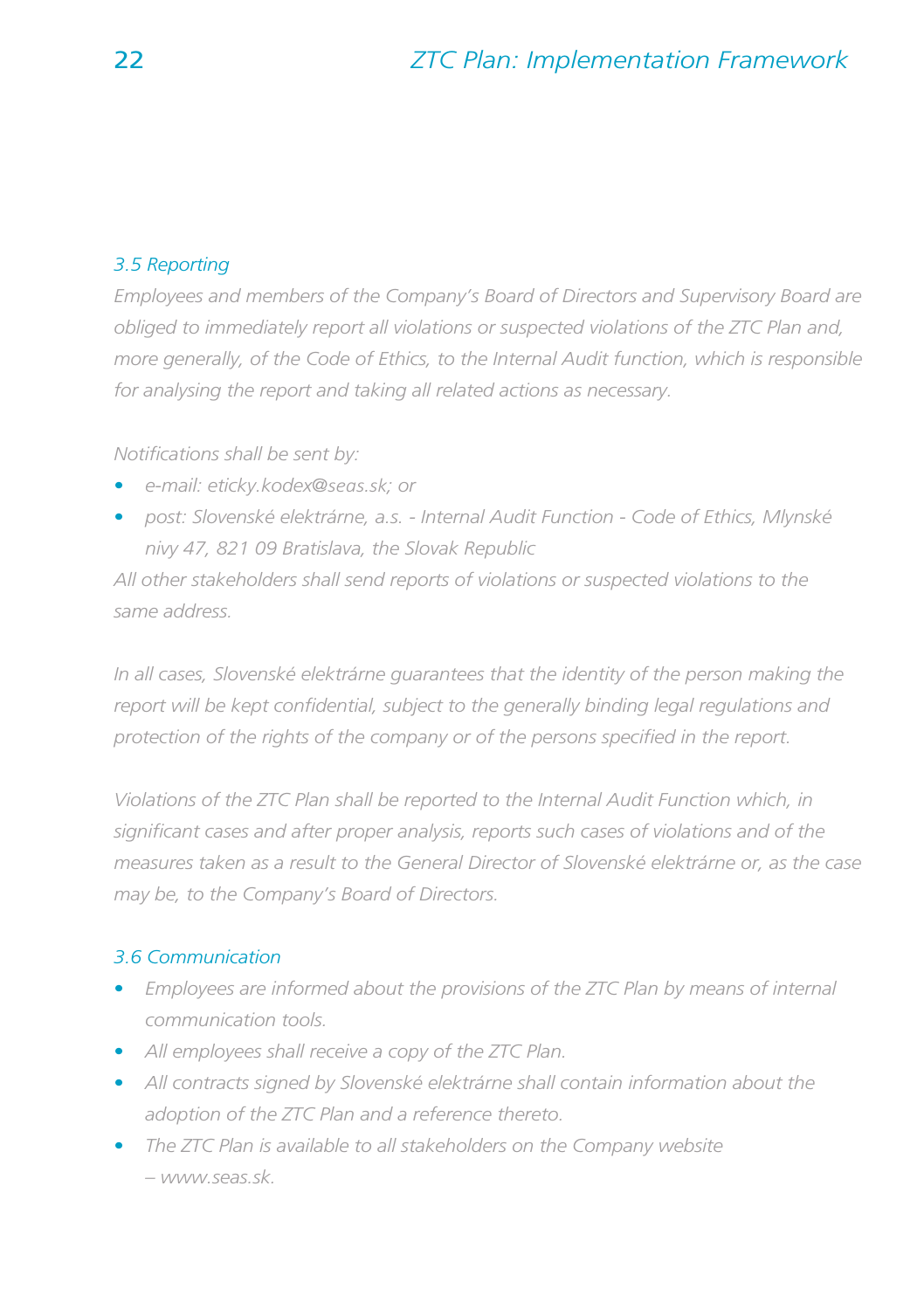#### 3.5 Oznámenia

Zamestnanci a členovia predstavenstva a dozornej rady Spoločnosti sú povinní bez zbytočného odkladu oznámiť každé porušenie alebo podozrenie z porušenia Plánu NTK a všeobecnejšie aj Etického kódexu Internému auditu, ktorý je zodpovedný za analýzu oznámenia a vykonanie všetkých potrebných úkonov s tým spojených.

Oznámenia môžu byť zaslané formou:

- e-mailu na adresu: eticky.kodex@seas.sk, alebo
- poštou na adresu: Slovenské elektrárne, a.s. Útvar Interného auditu Etický kódex, Mlynské nivy 47, 821 09 Bratislava, Slovenská republika

Na rovnaké adresy môžu posielať oznámenia o porušení alebo podozrení z porušenia aj všetky ostatné zainteresované strany.

V každom prípade spoločnosť Slovenské elektrárne zaručuje utajenie totožnosti takéhoto ohlasovateľa v súlade so všeobecne záväznými právnymi predpismi a ochranou práv spoločnosti alebo osôb uvedených v oznámení.

Oznámenia o porušení Plánu NTK sa predložia útvaru Interného auditu, ktorý ich v dôležitých prípadoch a po riadnej analýze oznámi generálnemu riaditeľovi spoločnosti Slovenské elektrárne, prípadne predstavenstvu Spoločnosti spolu s navrhovanými alebo už prijatými opatreniami.

#### 3.6 Komunikácia

- Zamestnanci sú oboznámení s ustanoveniami Plánu NTK prostredníctvom prostriedkov vnútornej komunikácie.
- Každý zamestnanec dostane kópiu Plánu NTK.
- Všetky zmluvy podpísané spoločnosťou Slovenské elektrárne obsahujú informáciu o prijatí a odkaze na obsah Plánu NTK.
- Plán NTK je k dispozícii všetkým subjektom na internetovej stránke Spoločnosti www.seas.sk.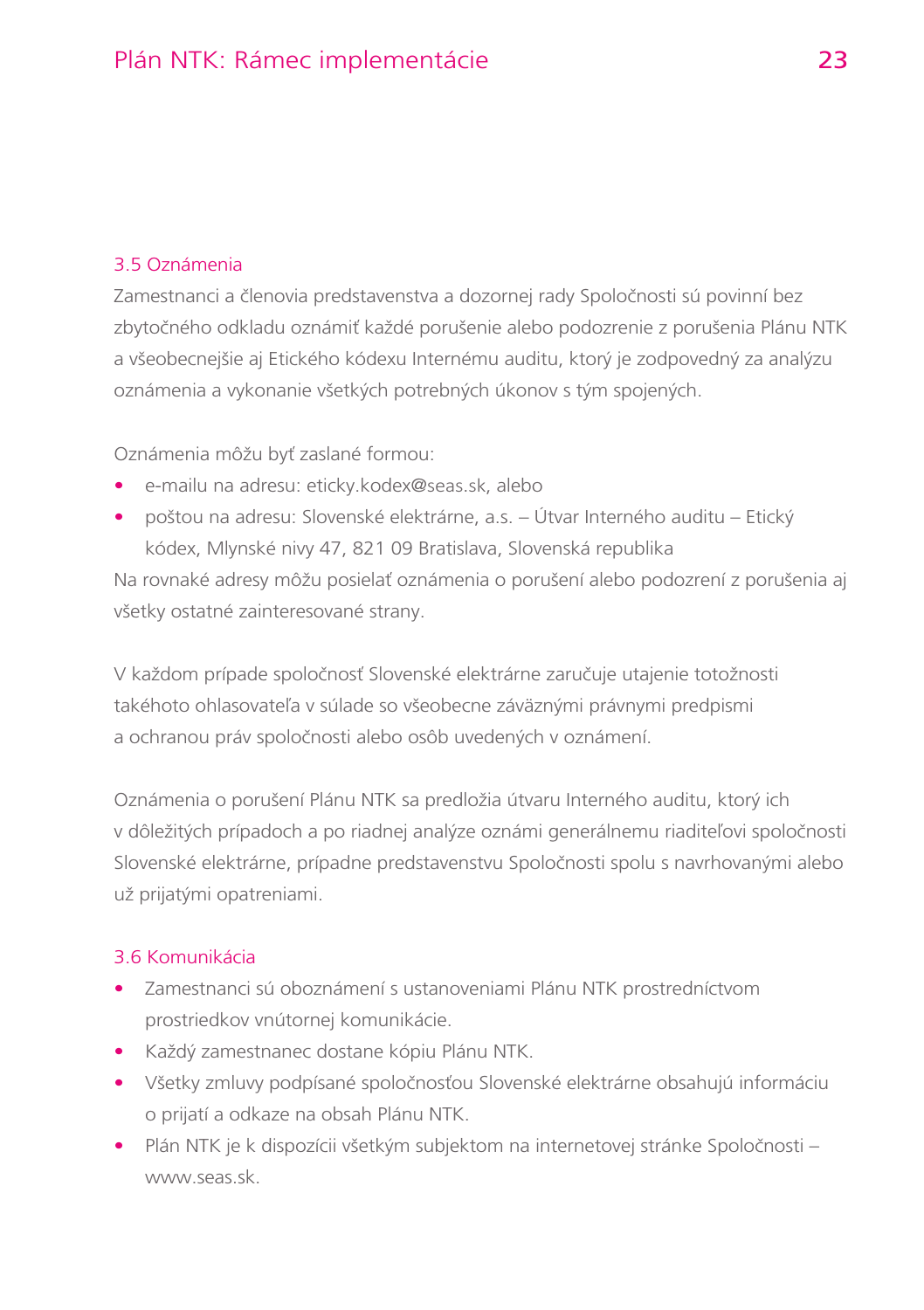#### *3.7 Control Activities*

#### *3.7.1 Internal Control System*

The commitment to fight corruption was adopted by all employees and members *of the Company's Board of Directors and Supervisory Board; each manager is responsible for setting up appropriate control systems for ZTC Plan implementation within their own areas of responsibility.*

#### *3.7.2 Audit*

*Monitoring the measures set up by the various functions to implement the ZTC Plan is entrusted to the Internal Audit Function mainly with the objective of suggesting changes designed to improve the internal control system.* 

*The Internal Audit function shall evaluate the adequacy of the periodic audit plan, providing for an action plan to ensure monitoring of the situation in relation to the ZTC Plan.*

#### *3.8 Implementation Regulations*

*The General Director of Slovenské elektrárne shall, wherever necessary for the implementation of the respective provisions of the ZTC Plan, issue internal implementation regulations being legally binding in the same measure as the ZTC Plan itself.*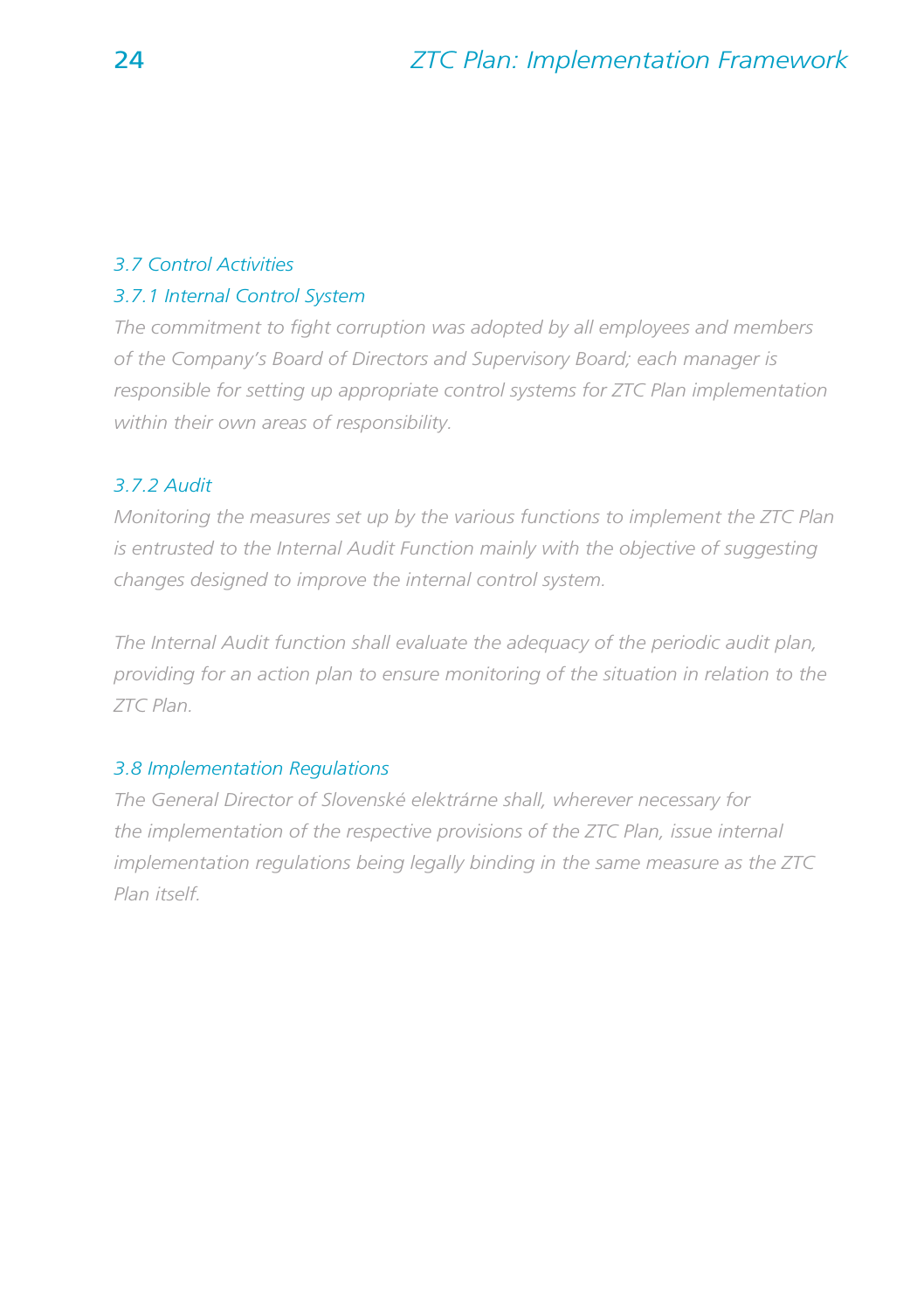#### 3.7 Kontrolné činnosti

#### 3.7.1 Vnútorný kontrolný systém

Záväzok bojovať proti korupcii prijali všetci zamestnanci a členovia predstavenstva a dozornej rady Spoločnosti, pričom každý vedúci zamestnanec je zodpovedný za zriadenie vhodných kontrolných systémov na implementáciu Plánu NTK v oblasti svojich kompetencií.

#### 3.7.2 Audit

Monitorovanie opatrení zriadených rôznymi organizačnými útvarmi v záujme implementácie Plánu NTK je zverené útvaru Interného auditu, s cieľom najmä navrhovať zmeny na zlepšenie vnútorných kontrolných systémov.

Útvar Interného auditu hodnotí adekvátnosť plánu pravidelných auditov, pričom zabezpečuje plán opatrení na zaistenie monitorovania situácie v súvislosti s Plánom NTK.

#### 3.8 Vykonávacie predpisy

Generálny riaditeľ spoločnosti Slovenské elektrárne vydá tam, kde je to potrebné na vykonanie jednotlivých ustanovení tohto Plánu NTK, vnútorné vykonávacie predpisy s rovnakou mierou ich právnej záväznosti akú má tento Plán NTK.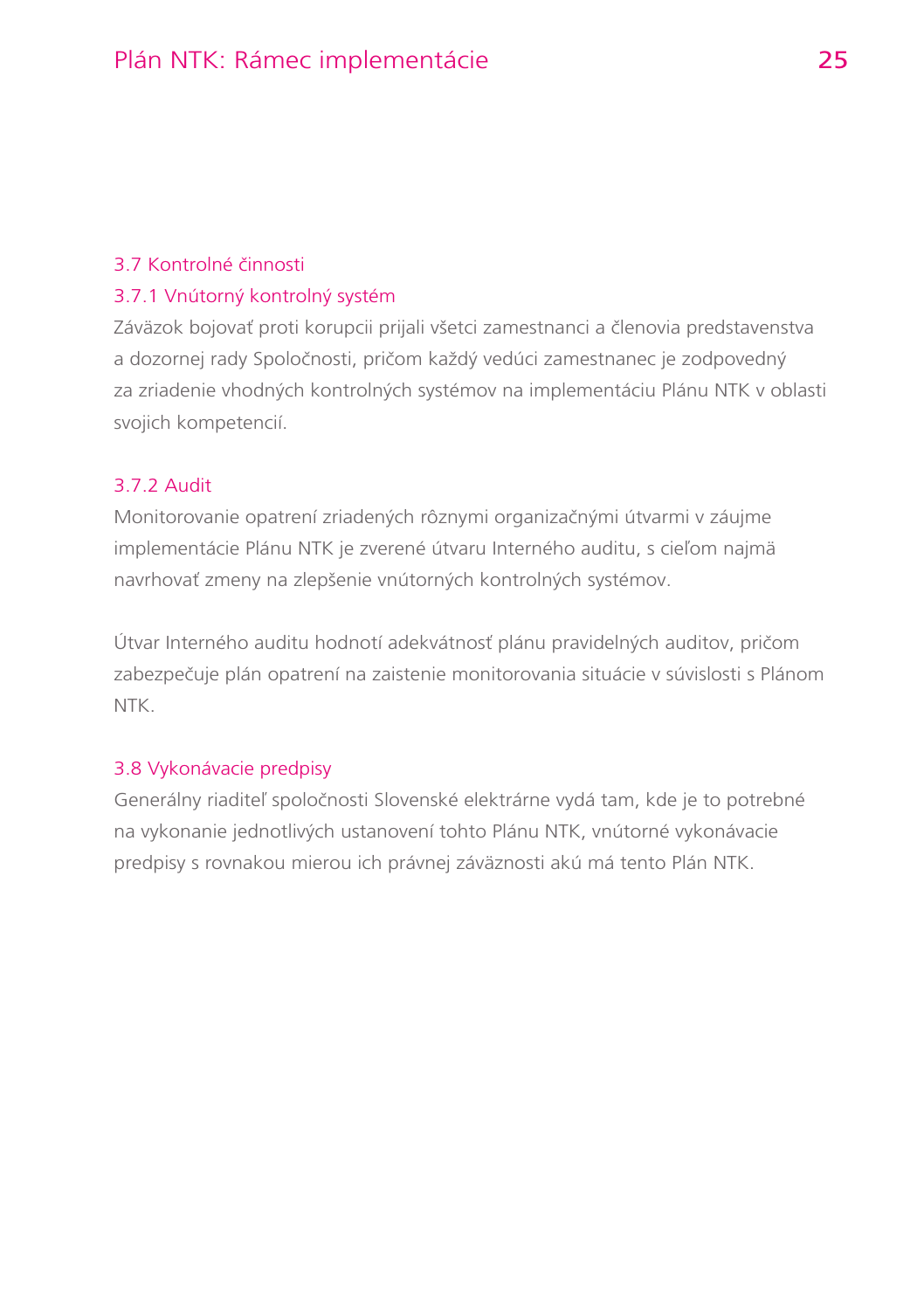*Concept design Inarea Strategic Design*

*Design and layout Brand Portal*

*Editing Effectivity, s.r.o.*

*Printing Effectivity, s.r.o.*

*6,000 copies printed*

*2010*

*Publication not for sale*

*Edited by Communication and Public Relations Slovenské elektrárne, a.s. Mlynské nivy 47, 821 09 Bratislava, Slovak Republic*

Concept design Inarea Strategic Design

Design a layout Brand Portal

Grafická úprava Effectivity, s.r.o.

Tlač Effectivity, s.r.o.

6,000 výtlačkov

2010

Publikácia je nepredajná.

Vydali Komunikácia a vzťahy s verejnosťou Slovenské elektrárne, a.s. Mlynské nivy 47, 821 09 Bratislava, Slovenská republika